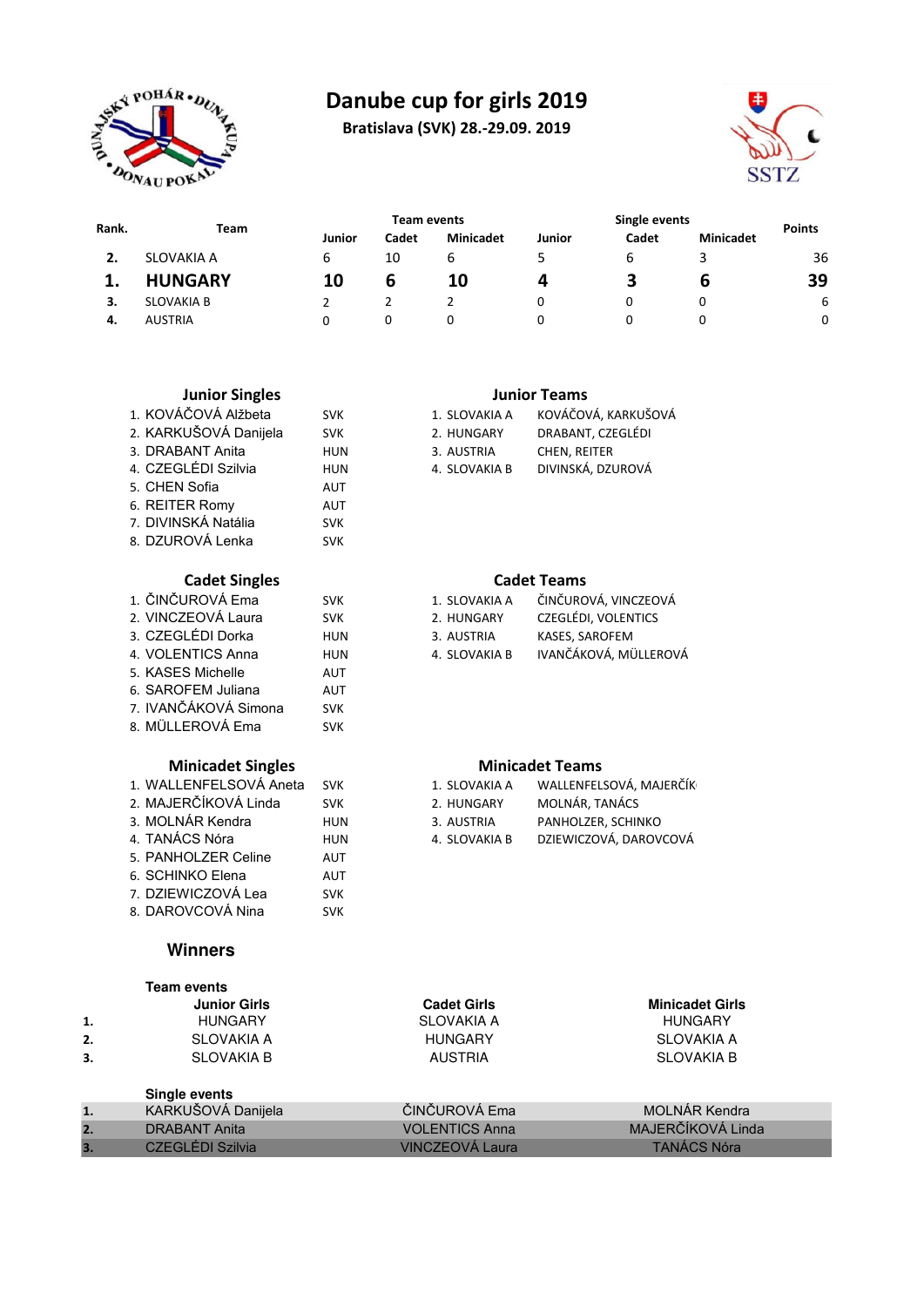

#### **DANUBE CUP 2019 - Junior Girls**



|                     | 1 Group | A                    | Country           | N | 1     | $\mathbf{2}$ | 3     | 4     |                          | S              | <b>PS</b>      | В              | P              | round                 |
|---------------------|---------|----------------------|-------------------|---|-------|--------------|-------|-------|--------------------------|----------------|----------------|----------------|----------------|-----------------------|
|                     |         | 1 DRABANT Anita      | <b>HUNGARY</b>    |   |       | 2:3          | 3:0   | 3 : 1 | 8                        | 4              | $\overline{2}$ | 5              | $\overline{2}$ | $1-3, 2-4$<br>II.     |
| <b>Junior Girls</b> |         | 2 KARKUŠOVÁ Danijela | <b>SLOVAKIA A</b> |   | 3 : 2 |              | 3:0   | 3:2   | 9                        | 4              | 2,25           | 6              |                | $  . 1-2, 3-4  $      |
|                     |         | 3 REITER Romy        | <b>AUSTRIA</b>    |   | 0:3   | 0:3          |       | 0 : 3 | $\mathbf 0$              | 9              | $\Omega$       | 3              | 4              | $III. 1-4, 2-3$       |
|                     |         | 4 Dzurová Lenka      | <b>SLOVAKIA B</b> |   | 1:3   | 2:3          | 3:0   |       | 6                        | 6              |                | 4              | 3              |                       |
|                     |         |                      |                   |   |       |              |       |       |                          |                |                |                |                |                       |
|                     |         |                      |                   |   |       |              |       |       |                          |                |                |                |                |                       |
|                     | 2 Group | В                    | Country           | N | 1.    | $\mathbf{2}$ | 3     | 4     |                          | S              | <b>PS</b>      | В              | P              | <b>round</b>          |
|                     |         | 1 CHEN Sofia         | <b>AUSTRIA</b>    |   |       | 3:0          | 1 : 3 | 3:0   | $\overline{\phantom{a}}$ | 3              | 2,33333        | $5^{\circ}$    | 2 <sup>7</sup> | $\vert$ l. 1-3, 2-4   |
|                     |         | 2 DIVINSKÁ Natália   | <b>SLOVAKIA B</b> |   | 0 : 3 |              | 2 : 3 | 3 : 1 | 5                        | $\overline{7}$ | 0,71429        | $\overline{4}$ | 3              | $II. 1-2, 3-4$        |
| Junior Girls        |         | 3 CZEGLÉDI Szilvia   | <b>HUNGARY</b>    |   | 3:    | 3:2          |       | 3 : 1 | 9                        | 4              | 2,25           | 6              |                | $\vert$ III. 1-4, 2-3 |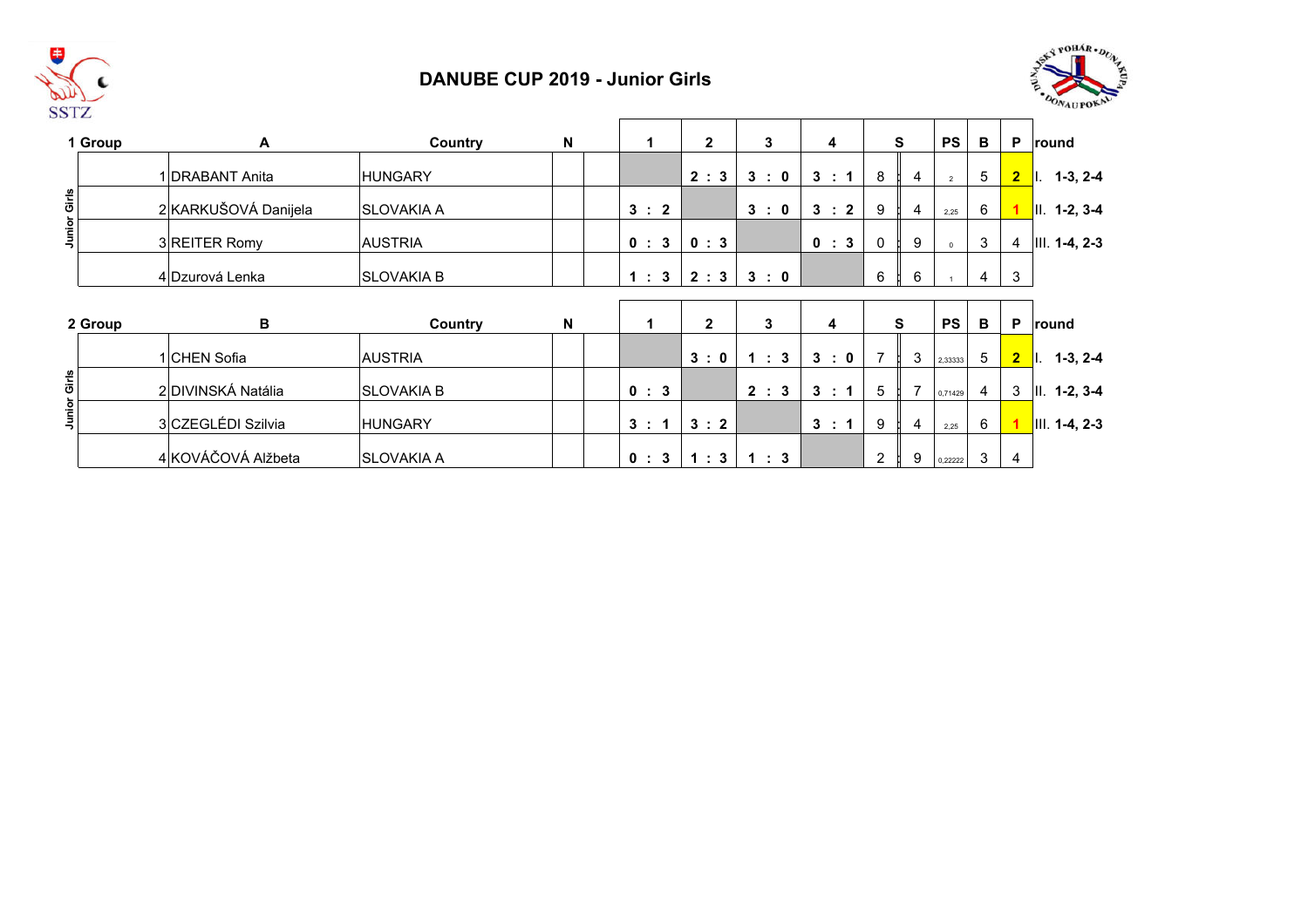

**CZEGLÉDI Szilvia 0**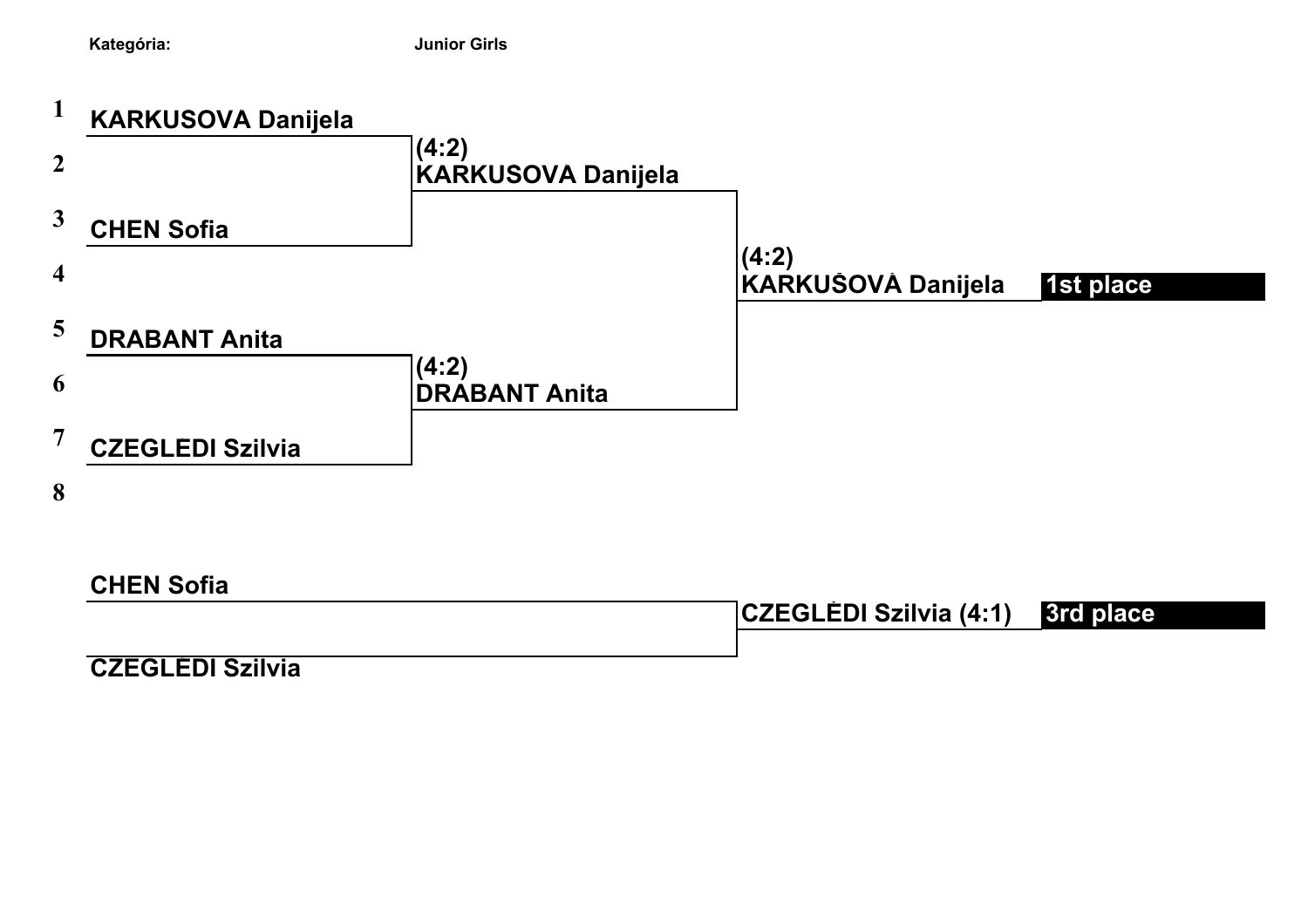

### **DANUBE CUP 2019 - Cadet Girls**



|             | 1 Group | A                   | Country            | N | 1     | $\mathbf{2}$ | 3     | 4     |                | S              | <b>PS</b> | B               | P              | round                |
|-------------|---------|---------------------|--------------------|---|-------|--------------|-------|-------|----------------|----------------|-----------|-----------------|----------------|----------------------|
|             |         | 1 VINCZEOVÁ Laura   | <b>ISLOVAKIA A</b> |   |       | 3:0          | 3 : 1 | 3:0   | 9              |                | 9         | 6               |                | $\vert$ l. 1-3, 2-4  |
| Cadet Girls |         | 2 KASES Michelle    | <b>AUSTRIA</b>     |   | 0 : 3 |              | 1:3   | 0 : 3 |                | 9              | 0,11111   | 3               | $\overline{4}$ | $II. 1-2, 3-4$       |
|             |         | 3 MULLEROVÁ Ema     | <b>SLOVAKIA B</b>  |   | 1:3   | 3:1          |       | 2 : 3 | 6              | $\overline{7}$ | 0,85714   | $\overline{4}$  | 3              | $III. 1-4, 2-3$      |
|             |         | 4 CZEGLÉDI Dorka    | <b>HUNGARY</b>     |   | 0 : 3 | 3:0          | 3:2   |       | 6              | 5              | 1,2       | $5\overline{)}$ | 2 <sub>2</sub> |                      |
|             |         |                     |                    |   |       |              |       |       |                |                |           |                 |                |                      |
|             | 2 Group | В                   | Country            | N |       | $\mathbf{2}$ | 3     | 4     |                | S              | <b>PS</b> | B               | P              | round                |
|             |         | 1 ČINČUROVÁ Ema     | <b>ISLOVAKIA A</b> |   |       | 2:3          | 3:0   | 3:0   | 8              | 3              | 2,66667   | 5               |                | $2$   $1.3, 2-4$     |
|             |         | 2 VOLENTICS Anna    | <b>HUNGARY</b>     |   | 3 : 2 |              | 3:0   | 3:0   | 9              | $\overline{2}$ | 4,5       | 6               |                | $\vert$ II. 1-2, 3-4 |
| Cadet Girls |         | 3 IVANČÁKOVÁ Simona | <b>SLOVAKIA B</b>  |   | 0 : 3 | 0:3          |       | 2 : 3 | $\overline{c}$ | 9              | 0,22222   | 3               | $\overline{4}$ | $III. 1-4, 2-3$      |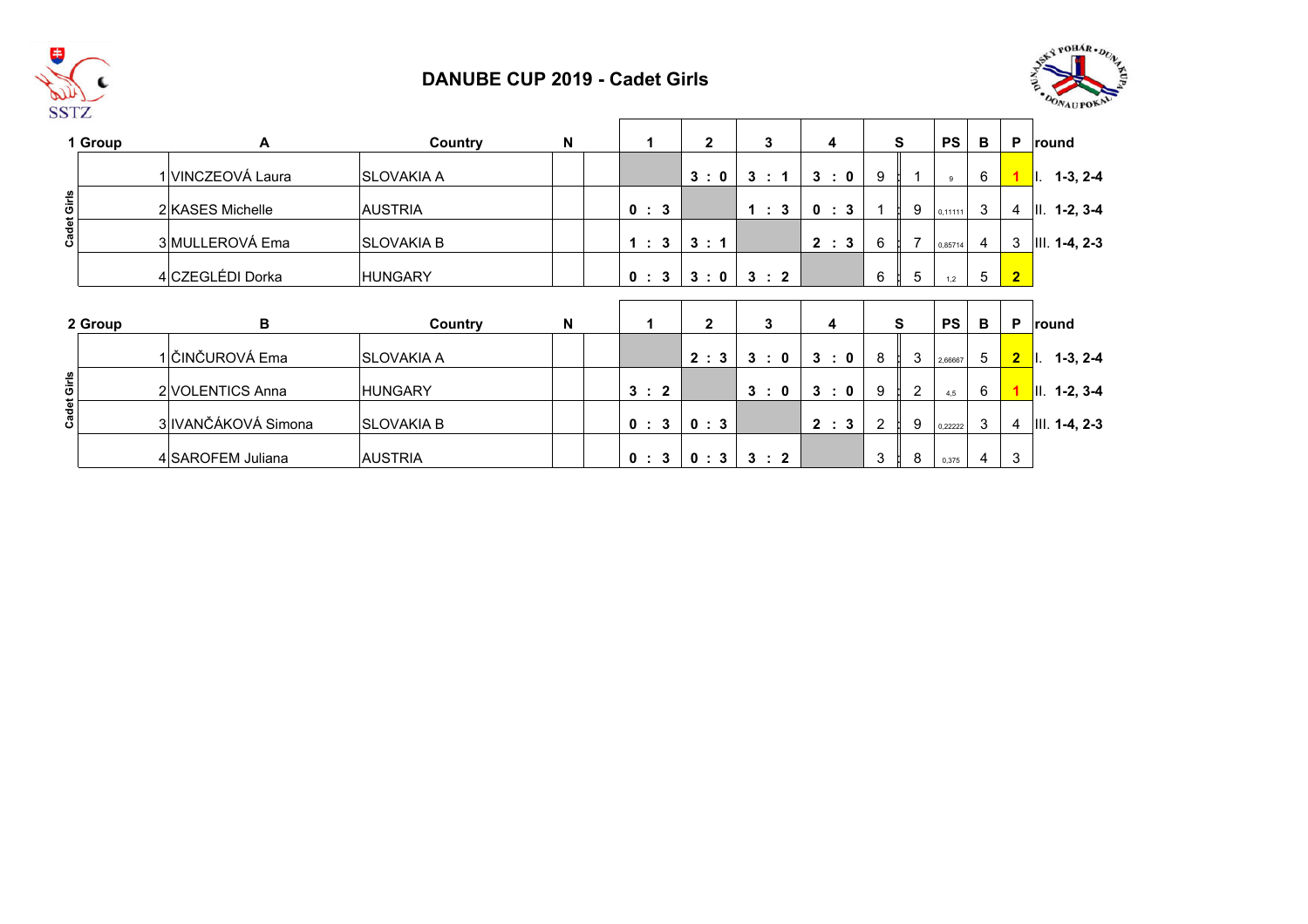



**VINCZEOVÁ Laura**

**VINCZEOVÁ Laura (4:0) 3rd place**

**CZEGLÉDI Dorka 0**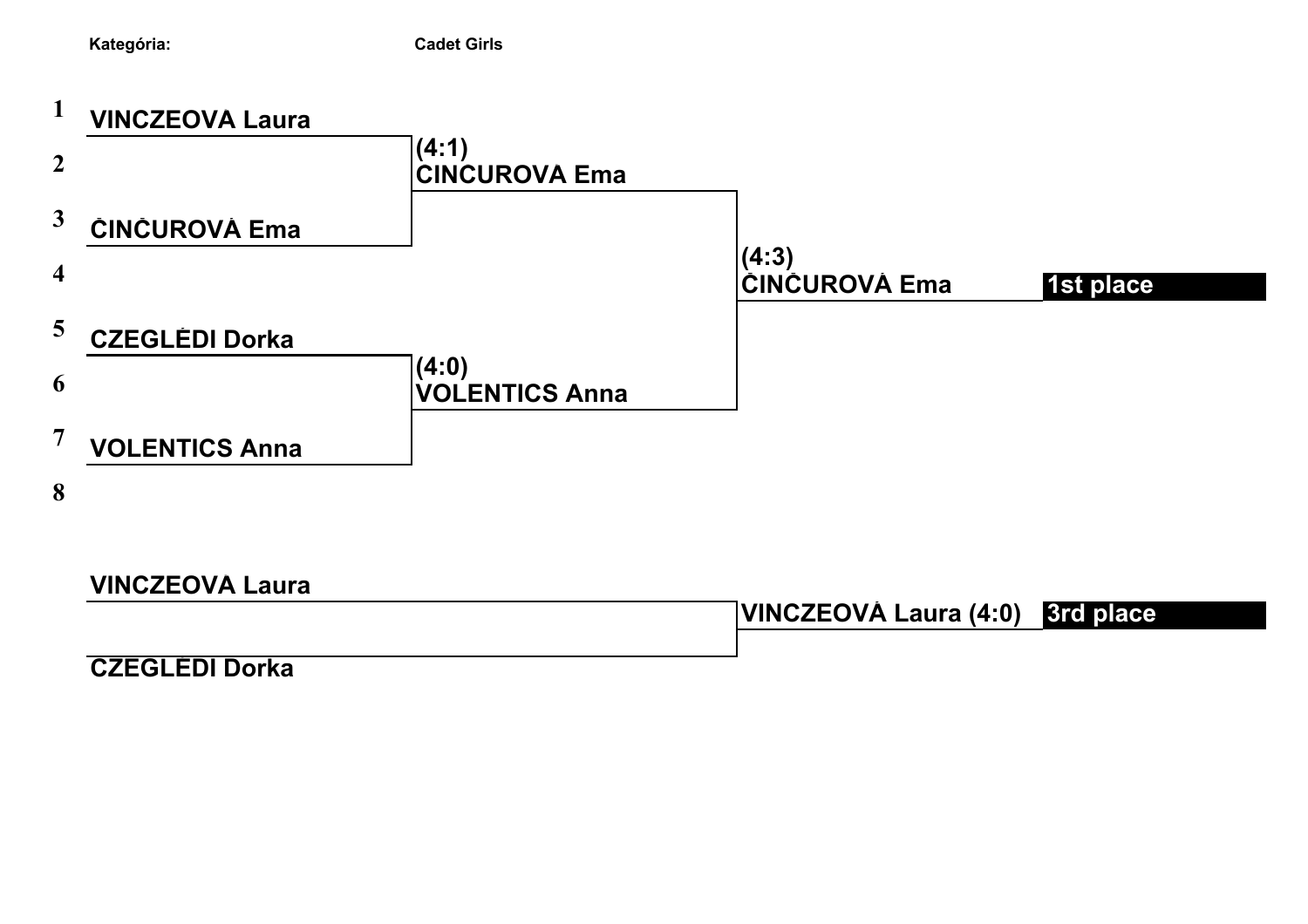

### **DANUBE CUP 2019 - Mini Cadet Girls**



|                  | 1 Group | Α                     | Country           | $\boldsymbol{\mathsf{N}}$ |                    | $\mathbf{2}$ | 3   | 4     |   | S              | <b>PS</b>      | B              | P              | round                 |
|------------------|---------|-----------------------|-------------------|---------------------------|--------------------|--------------|-----|-------|---|----------------|----------------|----------------|----------------|-----------------------|
|                  |         | 1 MOLNÁR Kendra       | IHUNGARY          |                           |                    | 3:1          | 3:0 | 2 : 3 | 8 | 4              | $\overline{2}$ | 5              | $\overline{2}$ | $1-3, 2-4$<br>$\P$ l. |
| Mini Cadet Girls |         | 2 DZIEWICZOVÁ Lea     | ISLOVAKIA B       |                           | 1:3                |              | 3:2 | 2 : 3 | 6 | 8              | 0,75           | $\overline{4}$ | 3              | $II. 1-2, 3-4$        |
|                  |         | 3 PANHOLZER Celine    | <b>AUSTRIA</b>    |                           | 0:3                | 2:3          |     | 1 : 3 | 3 | 9              | 0,33333        | 3              | $\overline{4}$ | $III. 1-4, 2-3$       |
|                  |         | 4 MAJERČÍKOVÁ Linda   | <b>SLOVAKIA A</b> |                           | 3:2                | 3:2          | 3:1 |       | 9 | 5              | 1,8            | 6              |                |                       |
|                  |         |                       |                   |                           |                    |              |     |       |   |                |                |                |                |                       |
|                  |         |                       |                   |                           |                    |              |     |       |   |                |                |                |                |                       |
|                  | 2 Group | В                     | Country           | N                         | 1                  | $\mathbf{2}$ | 3   | 4     |   | S              | <b>PS</b>      | В              | P              | round                 |
|                  |         | 1 WALLENFELSOVÁ Aneta | <b>SLOVAKIA A</b> |                           |                    | 1:3          | 3:  | 3 : 1 | 7 | 5              | 1,4            | 5              | $\overline{2}$ | $\vert$ l. 1-3, 2-4   |
|                  |         | 2 TANÁCS Nóra         | <b>IHUNGARY</b>   |                           | 3 : 1              |              | 3:1 | 3:0   | 9 | $\overline{2}$ | 4,5            | 6              |                | $II. 1-2, 3-4$        |
| Mini Cadet Girls |         | 3 DAROVCOVÁ Nina      | <b>SLOVAKIA B</b> |                           | 1:<br>$\mathbf{3}$ | 1:3          |     | 3 : 1 | 5 | $\overline{7}$ | 0,71429        | $\overline{4}$ | 3              | $III. 1-4, 2-3$       |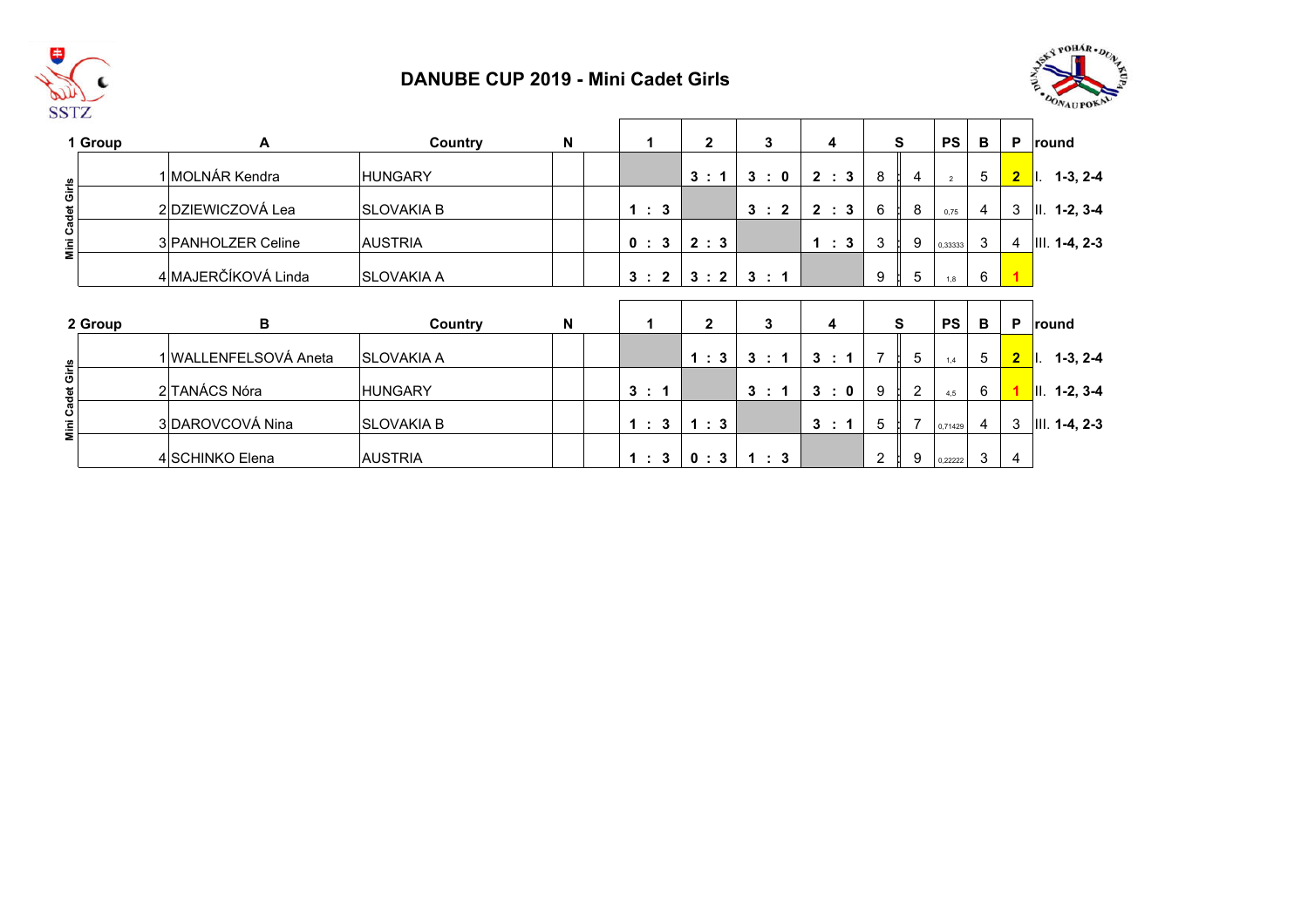

# **WALLENFELSOVA Aneta**

**TANÁCS Nóra (4:1) 3rd place**

**TANACS Nóra**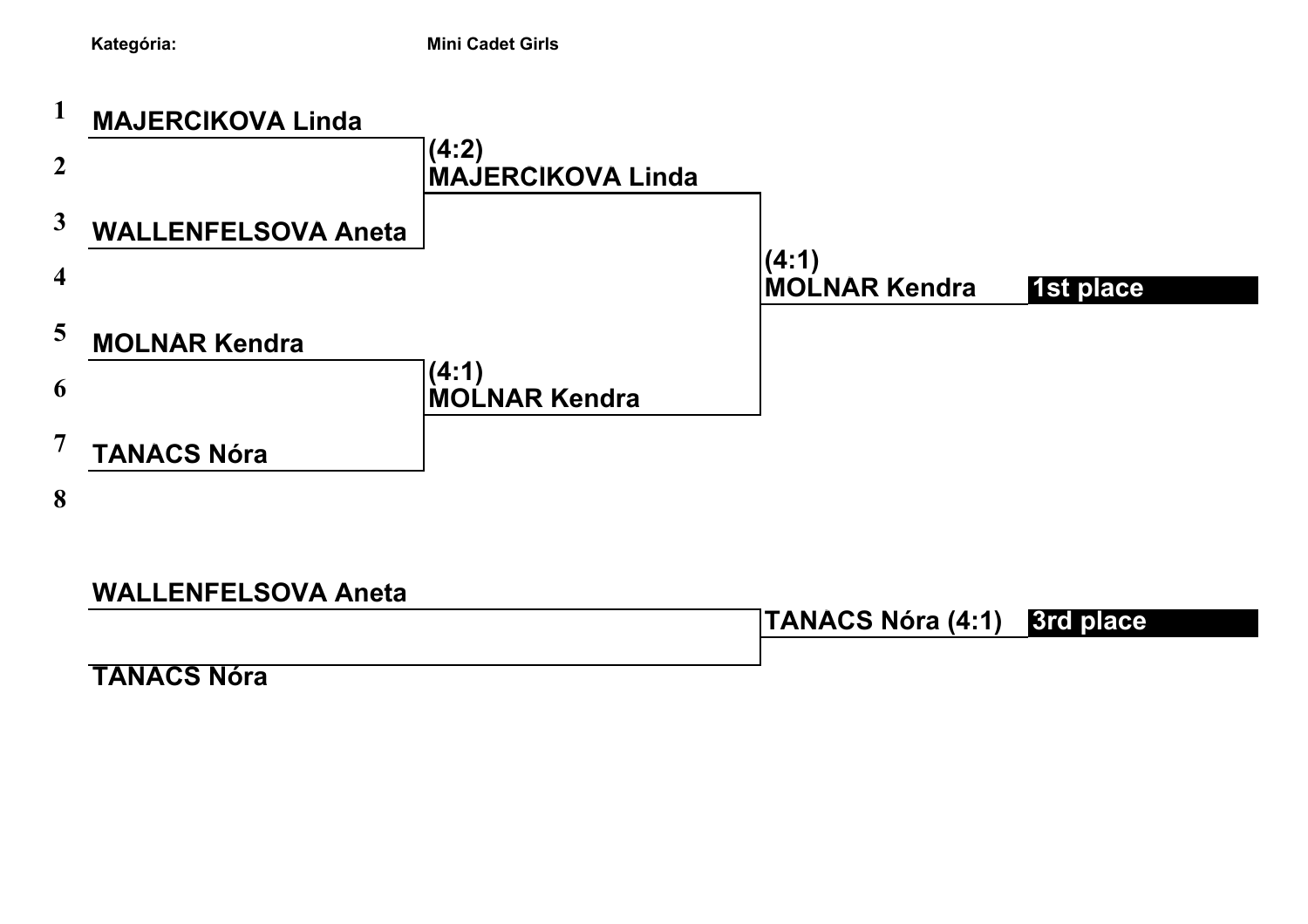



# **Junior Girls Team**

| Day        | Time  | Table   Match | l Group |                     | Country/Club |          | в. |           |             |         | n | Dav        | Time  | <b>Table</b> | <b>Match</b> |
|------------|-------|---------------|---------|---------------------|--------------|----------|----|-----------|-------------|---------|---|------------|-------|--------------|--------------|
| 28.09.2019 | 14:30 | $1 - 3$       |         | 1 SLOVAKIA A        | <b>SVK</b>   | $\Omega$ |    |           | 10:313:113: |         |   | 28.09.2019 | 19:00 |              |              |
| 28.09.2019 | 14:30 | $2 - 4$       |         | <b>2 HUNGARY</b>    | <b>HUN</b>   | 0 I      |    | 0 3 : 0 1 |             | 3:0 3:0 |   | 28.09.2019 | 19:00 |              | $2 \div$     |
| 28.09.2019 | 17:00 | $1 - 2$       |         | <b>3 SLOVAKIA B</b> | <b>SVK</b>   | ി        |    | 011       | 30:3        | 3:      |   |            |       |              |              |
| 28.09.2019 | 17:00 | $3-4$         |         | <b>4 AUSTRIA</b>    | <b>AUT</b>   | 0 I      |    | 01:       | 3 0:3 1:3   |         |   |            |       |              |              |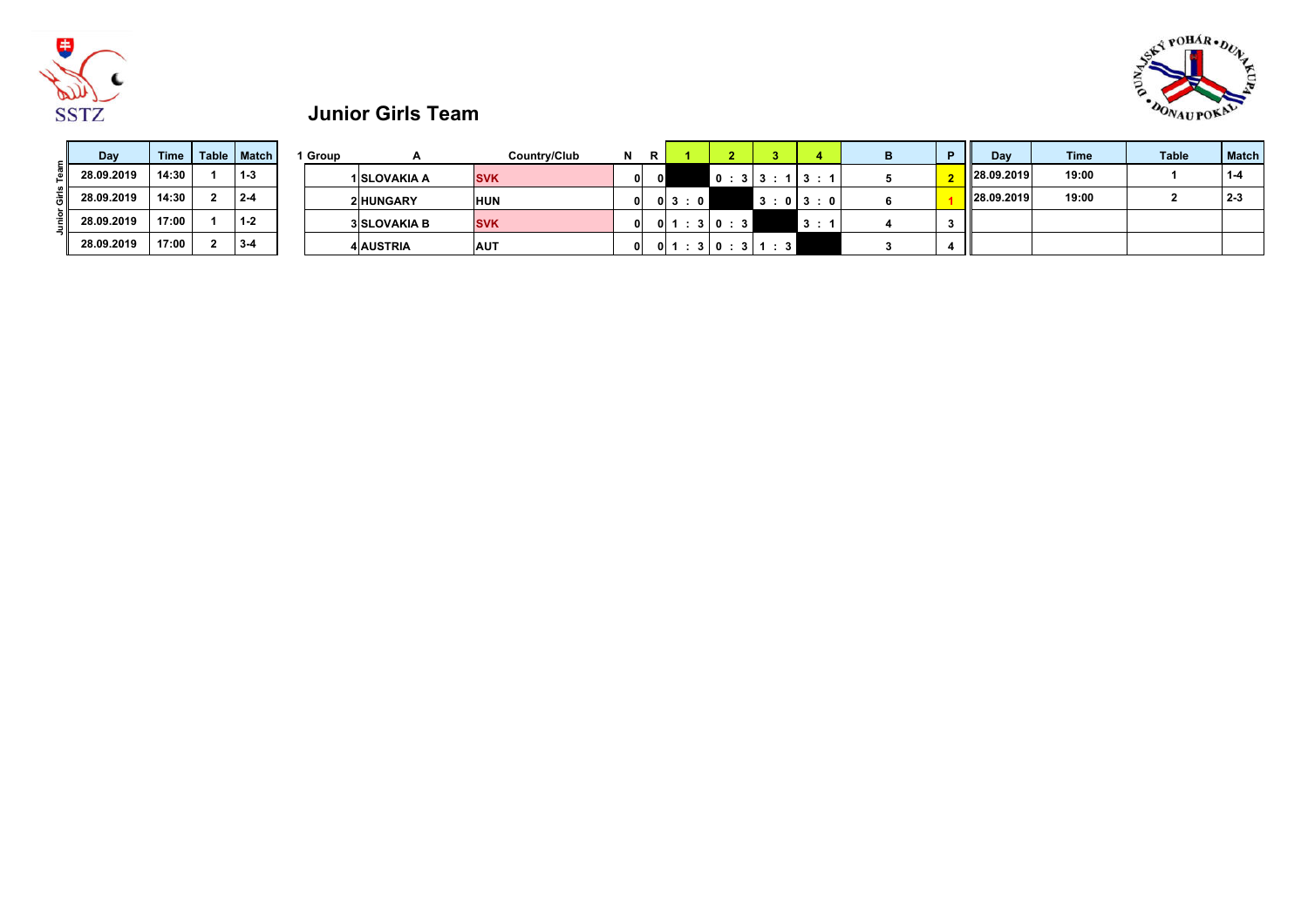| <b>SCORE SHEET</b>       |                  |                   | Danube cup for girls    |                |            |                                           |                         |                   |          | 28.09.2019 - 29.09.2019   |                 |
|--------------------------|------------------|-------------------|-------------------------|----------------|------------|-------------------------------------------|-------------------------|-------------------|----------|---------------------------|-----------------|
| <b>Junior Girls Team</b> |                  |                   | <b>GROUP</b>            | A              |            | <b>TABLE</b>                              | $\mathbf 1$             | <b>MATCH No.</b>  |          | 1                         | A 1-3           |
| <b>DATE</b>              |                  | 28.09.2019        |                         |                |            |                                           |                         | <b>TIME</b>       |          | 14:30                     |                 |
|                          |                  | TEAM (A or X):    | A                       |                |            |                                           |                         | TEAM (A or X):    | <b>X</b> |                           |                 |
|                          |                  |                   | <b>SLOVAKIA A</b>       |                |            |                                           |                         | <b>SLOVAKIA B</b> |          |                           |                 |
| <b>Final score</b>       |                  |                   | 3                       |                |            |                                           |                         |                   | 1        |                           |                 |
| Serve                    | No.              |                   |                         | 1st            | 2nd        | 4th<br>3rd                                | 5th                     |                   | Υ<br>ΤO  | YR <sub>1</sub>           | YR <sub>2</sub> |
| A                        | $\mathbf 2$      |                   | KARKUŠOVÁ Danijela      | 11             | 10         | 11<br>11                                  |                         | 3                 |          |                           |                 |
| X                        | No.<br>4         |                   | <b>DZUROVÁ Lenka</b>    | 9 <sup>1</sup> | 12         | $\overline{7}$<br>$\overline{\mathbf{4}}$ |                         |                   |          |                           |                 |
|                          |                  |                   |                         |                |            |                                           |                         |                   |          |                           |                 |
| Serve                    | No.              |                   |                         | 1st            | 2nd        | 3rd<br>4th                                | 5th                     |                   | TO<br>Y  | YR <sub>1</sub>           | YR <sub>2</sub> |
| B                        | 1                |                   | KOVÁČOVÁ Alžbeta        | 5 <sup>1</sup> | 9          | 11<br>11                                  | 4                       | $\mathbf 2$       |          |                           |                 |
|                          | No.              |                   |                         |                |            |                                           |                         |                   |          |                           |                 |
| Υ                        | 3                |                   | <b>DIVINSKÁ Natália</b> | 11             | 11         | 9 <br> 9                                  | 11                      | 3                 |          |                           |                 |
| Serve                    | No.              |                   |                         | 1st            | 3rd<br>2nd | 4th                                       | 5th                     |                   | TO<br>Y  | YR1                       | YR <sub>2</sub> |
| DB-A                     | $\mathbf 2$      |                   | KARKUŠOVÁ Danijela      | 11             | 8          | 11<br>11                                  |                         | 3                 |          |                           |                 |
| DB-A                     | 1                |                   | KOVÁČOVÁ Alžbeta        |                |            |                                           |                         |                   |          |                           |                 |
|                          | No.              |                   |                         |                |            |                                           |                         |                   |          |                           |                 |
| DB-X                     | $\mathbf 3$      |                   | <b>DIVINSKÁ Natália</b> | $\overline{2}$ | 11         | 9<br>8                                    |                         | 1                 |          |                           |                 |
| DB-X                     | 4                |                   | <b>DZUROVÁ Lenka</b>    |                |            |                                           |                         |                   |          |                           |                 |
| Serve                    | No.              |                   |                         | 1st            | 2nd<br>3rd | 4th                                       | 5th                     |                   | Y<br>TO  | YR <sub>1</sub>           | YR <sub>2</sub> |
| A                        | $\boldsymbol{2}$ |                   | KARKUŠOVÁ Danijela      | 9 <sup>1</sup> | 11         | 8 <sup>1</sup><br>11                      | 11                      | $\boldsymbol{3}$  |          |                           |                 |
|                          | No.              |                   |                         |                |            |                                           |                         |                   |          |                           |                 |
| Y                        | 3                |                   | <b>DIVINSKÁ Natália</b> | 11             | 9          | 6<br>11                                   | $\overline{\mathbf{7}}$ | $\boldsymbol{2}$  |          |                           |                 |
| Serve                    | No.              |                   |                         | 1st            | 2nd<br>3rd | 4th                                       | 5th                     |                   | TO<br>Y  | YR <sub>1</sub>           | YR <sub>2</sub> |
| B                        | 1                |                   | KOVÁČOVÁ Alžbeta        |                |            |                                           |                         |                   |          |                           |                 |
|                          | No.              |                   |                         |                |            |                                           |                         |                   |          |                           |                 |
| X                        | 4                |                   | <b>DZUROVÁ Lenka</b>    |                |            |                                           |                         |                   |          |                           |                 |
| Winner:                  |                  | <b>SLOVAKIA A</b> |                         |                |            |                                           |                         |                   |          |                           |                 |
| <b>SLOVAKIA A</b>        |                  |                   | Captain name            |                |            |                                           |                         | Captain signature |          |                           |                 |
| <b>SLOVAKIA B</b>        |                  |                   |                         |                |            |                                           |                         |                   |          |                           |                 |
| <b>Umpires</b>           |                  | <b>Name</b>       |                         |                |            | Signature                                 |                         |                   |          | <b>Referee validation</b> |                 |
|                          |                  |                   |                         |                |            |                                           |                         |                   |          |                           |                 |
| $\overline{2}$           |                  |                   |                         |                |            |                                           |                         |                   |          |                           |                 |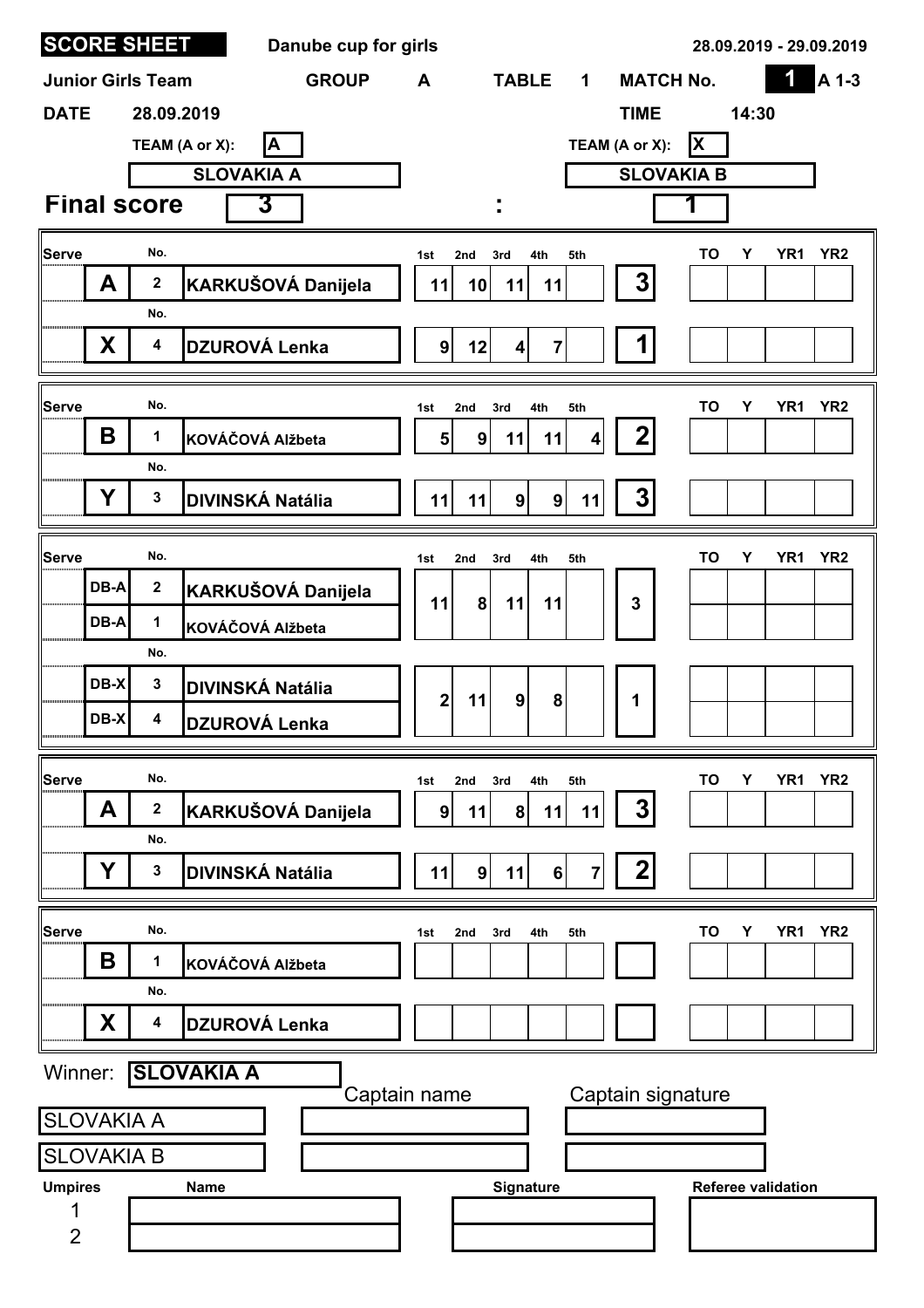| <b>SCORE SHEET</b> |        |                          | Danube cup for girls       | 28.09.2019 - 29.09.2019                                                                                                   |
|--------------------|--------|--------------------------|----------------------------|---------------------------------------------------------------------------------------------------------------------------|
|                    |        | <b>Junior Girls Team</b> | <b>GROUP</b>               | $\overline{\mathbf{2}}$<br>$A 2-4$<br><b>TABLE</b><br><b>MATCH No.</b><br>$\mathbf{2}$<br>A                               |
| <b>DATE</b>        |        | 28.09.2019               |                            | <b>TIME</b><br>14:30                                                                                                      |
|                    |        |                          | <b>X</b><br>TEAM (A or X): | A<br>TEAM (A or X):                                                                                                       |
|                    |        |                          | <b>HUNGARY</b>             | <b>AUSTRIA</b>                                                                                                            |
|                    |        | <b>Final score</b>       | 3                          | 0<br>٠                                                                                                                    |
| Serve              |        | No.                      |                            | YR <sub>1</sub><br>YR <sub>2</sub><br>TO<br>Υ<br>2nd<br>3rd<br>4th<br>5th<br>1st                                          |
|                    | A      | $\overline{7}$           | <b>CHEN Sofia</b>          | 0<br>8<br>8<br>1                                                                                                          |
|                    |        | No.                      |                            |                                                                                                                           |
|                    | X      | $\bf 6$                  | <b>CZEGLÉDI Szilvia</b>    | $\mathbf{3}$<br>11<br>11<br>11                                                                                            |
|                    |        |                          |                            |                                                                                                                           |
| Serve              | B      | No.<br>8                 | <b>REITER Romy</b>         | YR <sub>2</sub><br>TO<br>Υ<br>YR1<br>1st<br>2nd<br>3rd<br>4th<br>5th<br>0<br>8<br>$\mathbf{3}$<br>$\overline{\mathbf{5}}$ |
|                    |        | No.                      |                            |                                                                                                                           |
|                    | Y      | $5\phantom{1}$           | <b>DRABANT Anita</b>       | 3<br>11<br>11<br>11                                                                                                       |
|                    |        |                          |                            |                                                                                                                           |
| Serve              |        | No.                      |                            | YR <sub>2</sub><br>TO<br>Y<br>YR1<br>4th<br>5th<br>1st<br>2nd<br>3rd                                                      |
|                    | DB-A   | $\overline{7}$           | <b>CHEN Sofia</b>          | $\overline{\mathbf{2}}$<br>6<br>11<br>5<br>1                                                                              |
|                    | DB-A   | 8                        | <b>REITER Romy</b>         |                                                                                                                           |
|                    |        | No.                      |                            |                                                                                                                           |
|                    | $DB-X$ | $\bf 6$                  | <b>CZEGLÉDI Szilvia</b>    | $\overline{9}$<br>11<br>3<br>11<br>11                                                                                     |
|                    | DB-X   | 5                        | <b>DRABANT Anita</b>       |                                                                                                                           |
| Serve              |        | No.                      |                            | TO<br>Y                                                                                                                   |
|                    | A      | $\overline{7}$           | <b>CHEN Sofia</b>          | YR <sub>1</sub><br>YR <sub>2</sub><br>2nd<br>5th<br>1st<br>3rd<br>4th                                                     |
|                    |        | No.                      |                            |                                                                                                                           |
|                    | Y      | 5                        | <b>DRABANT Anita</b>       |                                                                                                                           |
|                    |        |                          |                            |                                                                                                                           |
| Serve              |        | No.                      |                            | TO<br>YR <sub>1</sub><br>YR <sub>2</sub><br>Υ<br>2nd<br>3rd<br>4th<br>5th<br>1st                                          |
|                    | B      | 8                        | <b>REITER Romy</b>         |                                                                                                                           |
|                    |        | No.                      |                            |                                                                                                                           |
|                    | X      | $\bf 6$                  | <b>CZEGLÉDI Szilvia</b>    |                                                                                                                           |
| Winner:            |        |                          | <b>HUNGARY</b>             |                                                                                                                           |
| <b>HUNGARY</b>     |        |                          |                            | Captain signature<br>Captain name                                                                                         |
| <b>AUSTRIA</b>     |        |                          |                            |                                                                                                                           |
| <b>Umpires</b>     |        |                          | <b>Name</b>                | Signature<br><b>Referee validation</b>                                                                                    |
|                    |        |                          |                            |                                                                                                                           |
| $\overline{2}$     |        |                          |                            |                                                                                                                           |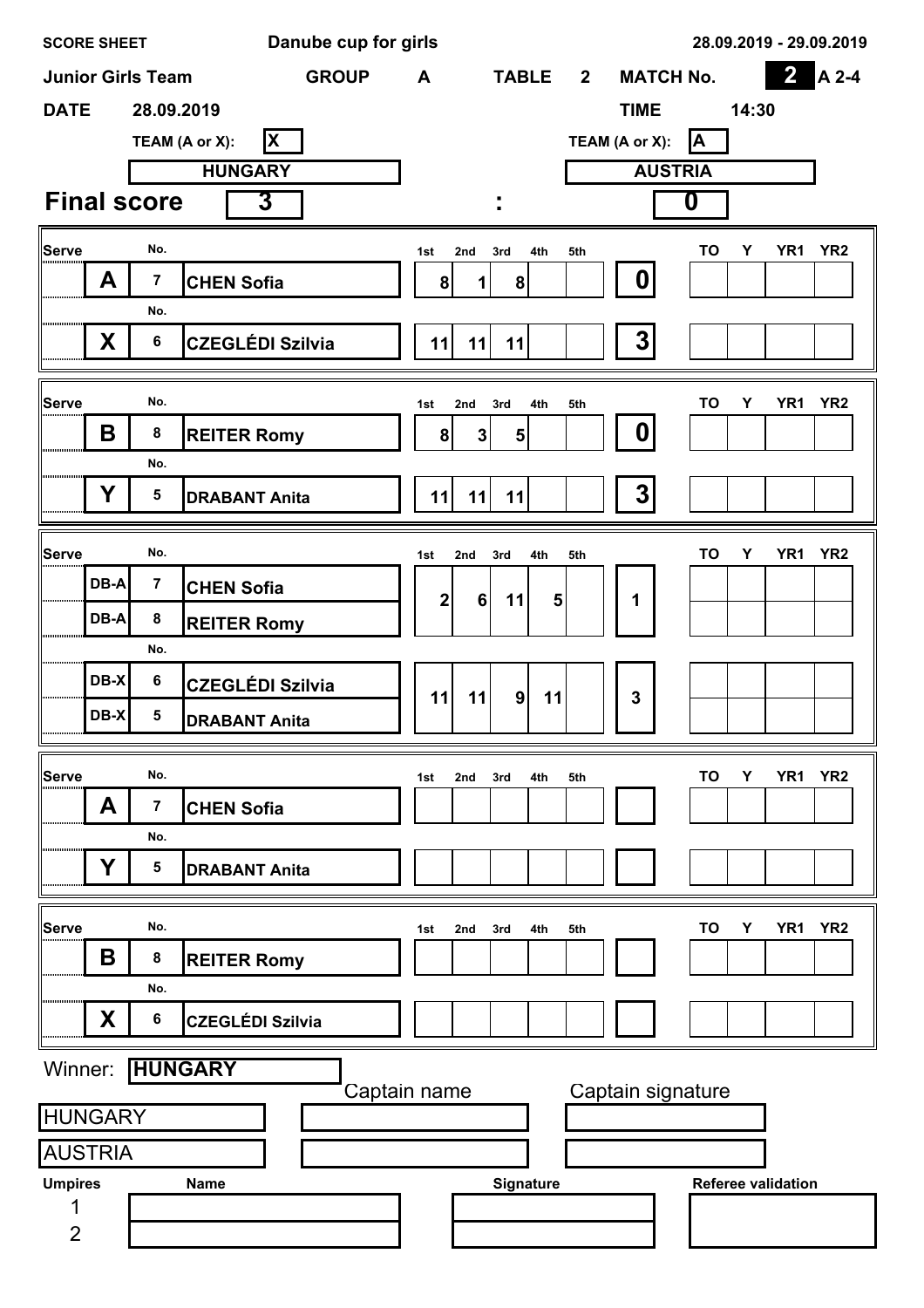| $\boldsymbol{3}$<br><b>GROUP</b><br><b>TABLE</b><br><b>MATCH No.</b><br><b>Junior Girls Team</b><br>A<br>$\mathbf 1$<br><b>DATE</b><br>28.09.2019<br><b>TIME</b><br>17:00<br>TEAM (A or X):<br>TEAM (A or X):<br>X<br><b>l</b> a<br><b>HUNGARY</b><br><b>SLOVAKIA A</b><br><b>Final score</b><br>3<br>0<br>٠ | A 1-2           |
|--------------------------------------------------------------------------------------------------------------------------------------------------------------------------------------------------------------------------------------------------------------------------------------------------------------|-----------------|
|                                                                                                                                                                                                                                                                                                              |                 |
|                                                                                                                                                                                                                                                                                                              |                 |
|                                                                                                                                                                                                                                                                                                              |                 |
|                                                                                                                                                                                                                                                                                                              |                 |
|                                                                                                                                                                                                                                                                                                              |                 |
| <b>Serve</b><br>No.<br>YR <sub>1</sub><br>TO<br>Υ<br>4th<br>5th<br>1st<br>2nd<br>3rd                                                                                                                                                                                                                         | YR <sub>2</sub> |
| $\boldsymbol{3}$<br>A<br>5<br><b>DRABANT Anita</b><br>9 <sup>1</sup><br>11<br>11<br>11                                                                                                                                                                                                                       |                 |
| No.                                                                                                                                                                                                                                                                                                          |                 |
| X<br>KOVÁČOVÁ Alžbeta<br>1<br>$\mathbf{7}$<br>$\mathbf{3}$<br>11<br>5 <sup>1</sup>                                                                                                                                                                                                                           |                 |
|                                                                                                                                                                                                                                                                                                              |                 |
| <b>Serve</b><br>No.<br>TO<br>Υ<br>YR <sub>1</sub><br>2nd<br>4th<br>5th<br>1st<br>3rd                                                                                                                                                                                                                         | YR <sub>2</sub> |
| 3<br>Β<br>6<br><b>CZEGLÉDI Szilvia</b><br>12<br>11<br>11<br>10<br>No.                                                                                                                                                                                                                                        |                 |
| Ý<br>KARKUŠOVÁ Danijela<br>1<br>$\mathbf{2}$<br>12<br>$\overline{7}$<br>8 <sup>1</sup><br>10 <sub>l</sub>                                                                                                                                                                                                    |                 |
|                                                                                                                                                                                                                                                                                                              |                 |
| <b>Serve</b><br>No.<br>YR <sub>1</sub><br>TO<br>Υ<br>4th<br>5th<br>1st<br>2nd<br>3rd                                                                                                                                                                                                                         | YR <sub>2</sub> |
| DB-A<br>5<br><b>DRABANT Anita</b><br>11<br>11<br>3<br>11                                                                                                                                                                                                                                                     |                 |
| 6<br>DB-A<br><b>CZEGLÉDI Szilvia</b>                                                                                                                                                                                                                                                                         |                 |
| No.                                                                                                                                                                                                                                                                                                          |                 |
| DB-X<br>1<br>KOVÁČOVÁ Alžbeta<br>$\overline{\mathbf{3}}$<br>$\overline{7}$<br>6<br>$\boldsymbol{0}$                                                                                                                                                                                                          |                 |
| DB-X<br>$\mathbf{2}$<br>KARKUŠOVÁ Danijela<br>                                                                                                                                                                                                                                                               |                 |
|                                                                                                                                                                                                                                                                                                              |                 |
| <b>Serve</b><br>No.<br>TO<br>Υ<br>YR <sub>1</sub><br>1st<br>2nd<br>3rd<br>4th<br>5th<br>A<br>5                                                                                                                                                                                                               | YR <sub>2</sub> |
| <b>DRABANT Anita</b><br>No.                                                                                                                                                                                                                                                                                  |                 |
| Y<br>$\mathbf 2$<br>KARKUŠOVÁ Danijela                                                                                                                                                                                                                                                                       |                 |
|                                                                                                                                                                                                                                                                                                              |                 |
| <b>Serve</b><br>No.<br>TO<br>YR <sub>1</sub><br>Υ<br>3rd<br>4th<br>5th<br>2nd<br>1st                                                                                                                                                                                                                         | YR <sub>2</sub> |
| B<br>$\bf 6$<br><b>CZEGLÉDI Szilvia</b>                                                                                                                                                                                                                                                                      |                 |
| No.                                                                                                                                                                                                                                                                                                          |                 |
| X<br>KOVÁČOVÁ Alžbeta<br>1                                                                                                                                                                                                                                                                                   |                 |
| <b>HUNGARY</b><br>Winner:                                                                                                                                                                                                                                                                                    |                 |
| Captain signature<br>Captain name                                                                                                                                                                                                                                                                            |                 |
| <b>SLOVAKIA A</b>                                                                                                                                                                                                                                                                                            |                 |
| <b>HUNGARY</b>                                                                                                                                                                                                                                                                                               |                 |
| <b>Umpires</b><br>Signature<br><b>Referee validation</b><br><b>Name</b>                                                                                                                                                                                                                                      |                 |
| $\overline{2}$                                                                                                                                                                                                                                                                                               |                 |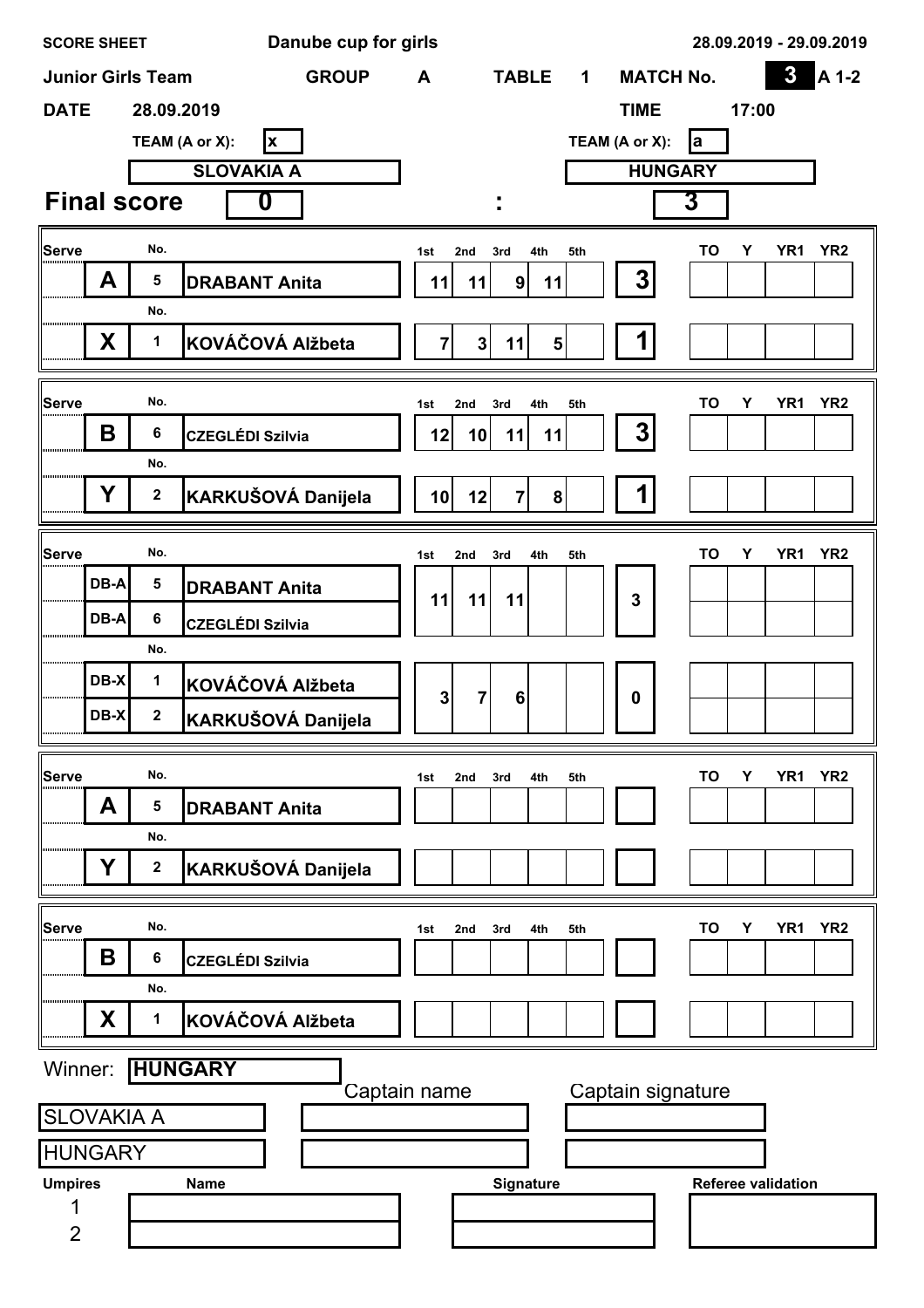| <b>SCORE SHEET</b>  |      |                          | Danube cup for girls    | 28.09.2019 - 29.09.2019                                                                 |
|---------------------|------|--------------------------|-------------------------|-----------------------------------------------------------------------------------------|
|                     |      | <b>Junior Girls Team</b> | <b>GROUP</b>            | 4<br>A 3-4<br><b>TABLE</b><br><b>MATCH No.</b><br>$\mathbf{2}$<br>A                     |
| <b>DATE</b>         |      | 28.09.2019               |                         | <b>TIME</b><br>17:00                                                                    |
|                     |      |                          | TEAM (A or X):<br> x    | TEAM (A or X):<br><b>l</b> a                                                            |
|                     |      |                          | <b>SLOVAKIA B</b>       | <b>AUSTRIA</b>                                                                          |
|                     |      | <b>Final score</b>       | 3                       | 1                                                                                       |
| Serve               |      | No.                      |                         | YR <sub>2</sub><br>YR <sub>1</sub><br>TO<br>Υ<br>3rd<br>4th<br>5th<br>1st<br>2nd        |
|                     | A    | $\overline{\mathbf{7}}$  | <b>CHEN Sofia</b>       | 3<br>9 <sup>1</sup><br>14<br>11<br>11                                                   |
|                     |      | No.                      |                         |                                                                                         |
|                     | X    | $\boldsymbol{4}$         | <b>DZUROVÁ Lenka</b>    | 12<br>3 <sup>1</sup><br>11<br>$\overline{7}$                                            |
| Serve               |      | No.                      |                         | YR <sub>2</sub><br><b>TO</b><br>Υ<br>YR <sub>1</sub>                                    |
|                     | B    | 8                        | <b>REITER Romy</b>      | 2nd<br>3rd<br>4th<br>5th<br>1st<br>8<br>8<br>11<br>4                                    |
|                     |      | No.                      |                         |                                                                                         |
|                     | Ý    | $\mathbf{3}$             | <b>DIVINSKÁ Natália</b> | 3<br>5 <sub>l</sub><br>11<br>11<br>11                                                   |
|                     |      |                          |                         |                                                                                         |
| Serve               |      | No.                      |                         | TO<br>Υ<br>YR1<br>YR <sub>2</sub><br>4th<br>5th<br>1st<br>2nd<br>3rd                    |
|                     | DB-A | $\overline{7}$           | <b>CHEN Sofia</b>       | 6<br>$6\phantom{1}$<br>6<br>$\mathbf 0$                                                 |
|                     | DB-A | 8                        | <b>REITER Romy</b>      |                                                                                         |
|                     |      | No.                      |                         |                                                                                         |
|                     | DB-X | $\boldsymbol{4}$         | DZUROVÁ Lenka           | 11<br>11<br>3<br>11                                                                     |
| ,,,,,,,,,,,,,,,,,,, | DB-X | $\mathbf 3$              | <b>DIVINSKÁ Natália</b> |                                                                                         |
| Serve               |      | No.                      |                         | <b>TO</b><br>YR <sub>2</sub><br>Υ<br>YR <sub>1</sub><br>2nd<br>3rd<br>4th<br>5th<br>1st |
|                     | A    | $\overline{7}$           | <b>CHEN Sofia</b>       | $\boldsymbol{2}$<br>6<br>12<br> 9 <br>11<br>$\overline{\mathbf{7}}$                     |
|                     |      | No.                      |                         |                                                                                         |
|                     | Y    | $\mathbf 3$              | <b>DIVINSKÁ Natália</b> | 3<br>3<br>10 <sub>l</sub><br>11<br>11<br>11                                             |
| Serve               |      | No.                      |                         | YR <sub>2</sub><br>TO<br>YR <sub>1</sub><br>Y<br>3rd<br>4th<br>5th<br>2nd<br>1st        |
|                     | B    | 8                        | <b>REITER Romy</b>      |                                                                                         |
|                     |      | No.                      |                         |                                                                                         |
|                     | X    | 4                        | <b>DZUROVÁ Lenka</b>    |                                                                                         |
|                     |      |                          | Winner: SLOVAKIA B      |                                                                                         |
| <b>SLOVAKIA B</b>   |      |                          |                         | Captain signature<br>Captain name                                                       |
| <b>AUSTRIA</b>      |      |                          |                         |                                                                                         |
| <b>Umpires</b>      |      |                          | <b>Name</b>             | Signature<br><b>Referee validation</b>                                                  |
|                     |      |                          |                         |                                                                                         |
| $\overline{2}$      |      |                          |                         |                                                                                         |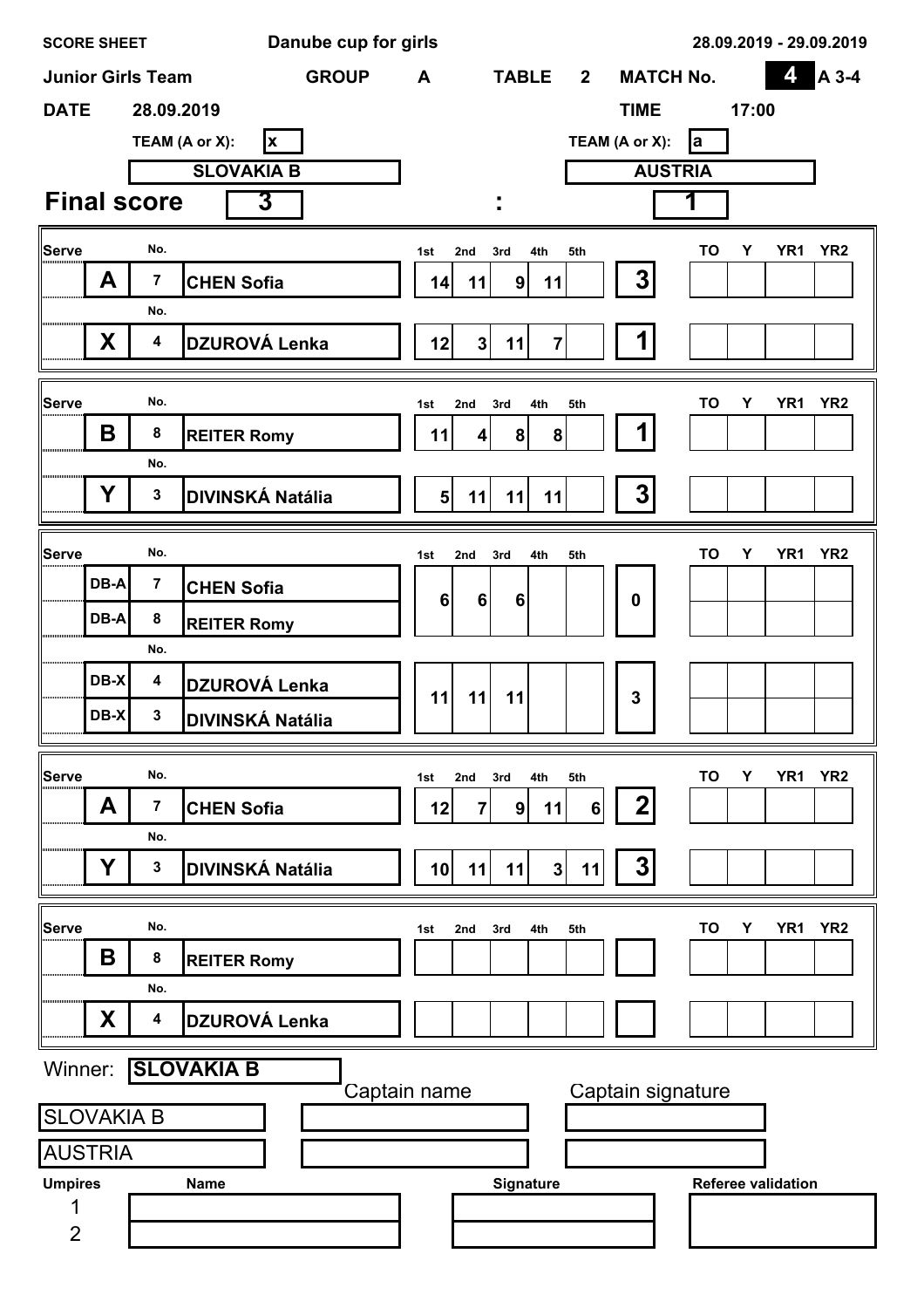|                | <b>SCORE SHEET</b> |                          | Danube cup for girls       | 28.09.2019 - 29.09.2019                                                                                                  |
|----------------|--------------------|--------------------------|----------------------------|--------------------------------------------------------------------------------------------------------------------------|
|                |                    | <b>Junior Girls Team</b> | <b>GROUP</b>               | 5<br>A 1-4<br><b>MATCH No.</b><br><b>TABLE</b><br>A<br>$\mathbf 1$                                                       |
| <b>DATE</b>    |                    | 28.09.2019               |                            | <b>TIME</b><br>19:00                                                                                                     |
|                |                    |                          | TEAM (A or X):<br><b>X</b> | TEAM (A or X):<br><b>l</b> a                                                                                             |
|                |                    |                          | <b>SLOVAKIA A</b>          | <b>AUSTRIA</b>                                                                                                           |
|                |                    | <b>Final score</b>       | 3                          | ٠                                                                                                                        |
| <b>Serve</b>   |                    | No.                      |                            | YR <sub>2</sub><br>TO<br>YR1<br>Υ<br>1st<br>2nd<br>3rd<br>4th<br>5th                                                     |
|                | A                  | $\overline{7}$           | <b>CHEN Sofia</b>          | 3<br>$\boldsymbol{8}$<br>9<br>12<br>11<br>11                                                                             |
|                |                    | No.                      |                            |                                                                                                                          |
|                | X                  | $\mathbf 1$              | KOVÁČOVÁ Alžbeta           | $\mathbf 2$<br>10<br>6<br>11<br>11<br>5 <sub>l</sub>                                                                     |
| Serve          |                    | No.                      |                            |                                                                                                                          |
|                | B                  | 8                        | <b>REITER Romy</b>         | YR <sub>2</sub><br>TO<br>Υ<br>YR1<br>2nd<br>3rd<br>4th<br>5th<br>1st<br>0<br>8 <sup>1</sup><br>$6\phantom{1}$<br>$\bf 6$ |
|                |                    | No.                      |                            |                                                                                                                          |
|                | Y                  | $\mathbf{2}$             | KARKUŠOVÁ Danijela         | 3<br>11<br>11<br>11                                                                                                      |
|                |                    |                          |                            |                                                                                                                          |
| Serve          |                    | No.                      |                            | TO<br>Υ<br>YR <sub>1</sub><br>YR <sub>2</sub><br>3rd<br>4th<br>5th<br>1st<br>2nd                                         |
|                | DB-A               | $\overline{7}$           | <b>CHEN Sofia</b>          | $\overline{7}$<br>9<br>7<br>$\boldsymbol{0}$                                                                             |
|                | DB-A               | ${\bf 8}$                | <b>REITER Romy</b>         |                                                                                                                          |
|                |                    | No.                      |                            |                                                                                                                          |
|                | DB-X               | 1                        | KOVÁČOVÁ Alžbeta           | 11<br>3<br>11<br>11                                                                                                      |
|                | DB-X               | $\overline{2}$           | KARKUŠOVÁ Danijela         |                                                                                                                          |
| Serve          |                    | No.                      |                            | TO<br>YR <sub>1</sub><br>YR <sub>2</sub><br>Y<br>2nd<br>3rd<br>4th<br>5th<br>1st                                         |
|                | A                  | 7                        | <b>CHEN Sofia</b>          | 2<br>$\mathbf 1$<br>3<br>4<br>11<br>11                                                                                   |
|                |                    | No.                      |                            |                                                                                                                          |
|                | Y                  | 2                        | KARKUŠOVÁ Danijela         | 3<br>11<br>8 <sup>1</sup><br>11<br>$\vert$<br>11                                                                         |
| Serve          |                    | No.                      |                            | YR <sub>2</sub><br>TO<br>YR <sub>1</sub><br>Y<br>3rd<br>4th<br>5th<br>2nd<br>1st                                         |
|                | Β                  | 8                        | <b>REITER Romy</b>         |                                                                                                                          |
|                |                    | No.                      |                            |                                                                                                                          |
|                | X                  | 1                        | KOVÁČOVÁ Alžbeta           |                                                                                                                          |
| Winner:        |                    |                          | <b>SLOVAKIA A</b>          |                                                                                                                          |
|                | <b>SLOVAKIA A</b>  |                          |                            | Captain signature<br>Captain name                                                                                        |
|                | <b>AUSTRIA</b>     |                          |                            |                                                                                                                          |
| <b>Umpires</b> |                    |                          | <b>Name</b>                | Signature<br><b>Referee validation</b>                                                                                   |
|                |                    |                          |                            |                                                                                                                          |
| $\overline{2}$ |                    |                          |                            |                                                                                                                          |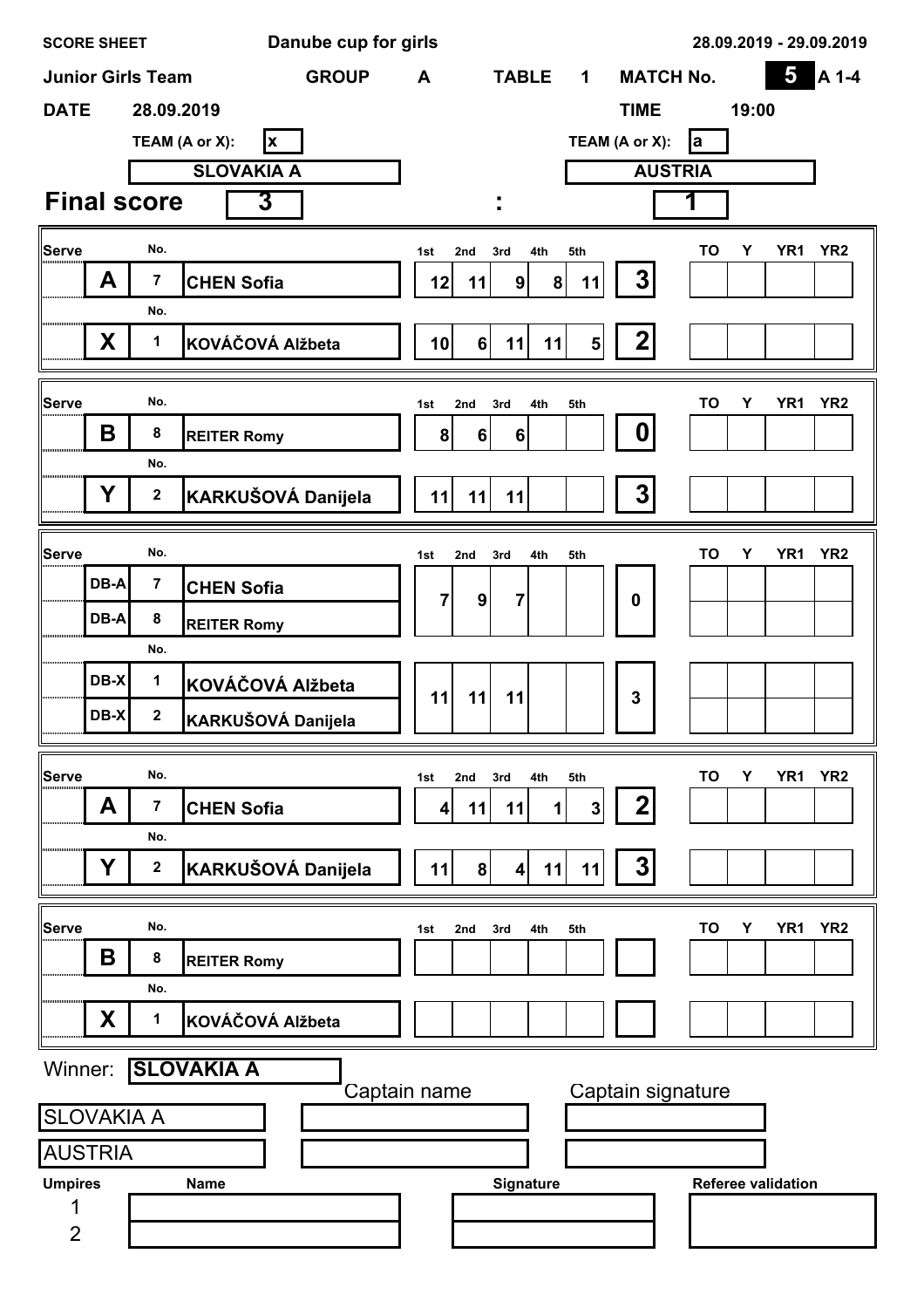|                   | <b>SCORE SHEET</b> |                          | Danube cup for girls       |                    |                      |                   |                   | 28.09.2019 - 29.09.2019 |                           |                 |
|-------------------|--------------------|--------------------------|----------------------------|--------------------|----------------------|-------------------|-------------------|-------------------------|---------------------------|-----------------|
|                   |                    | <b>Junior Girls Team</b> | <b>GROUP</b>               | A                  | <b>TABLE</b>         | $\overline{2}$    | <b>MATCH No.</b>  |                         | 6                         | A 2-3           |
| <b>DATE</b>       |                    | 28.09.2019               |                            |                    |                      |                   | <b>TIME</b>       |                         | 19:00                     |                 |
|                   |                    |                          | TEAM (A or X):<br><b>x</b> |                    |                      | TEAM (A or X):    |                   | la                      |                           |                 |
|                   |                    |                          | <b>HUNGARY</b>             |                    |                      |                   | <b>SLOVAKIA B</b> |                         |                           |                 |
|                   |                    | <b>Final score</b>       | 3                          | ٠                  |                      |                   |                   | 0                       |                           |                 |
| Serve             |                    | No.                      |                            | 1st<br>2nd         | 3rd<br>4th           | 5th               |                   | TO<br>Υ                 | YR <sub>1</sub>           | YR <sub>2</sub> |
|                   | A                  | $\mathbf 3$              | <b>DIVINSKÁ Natália</b>    | 10<br>11           | 8 <sup>1</sup><br>10 | 8                 | 1                 |                         |                           |                 |
|                   |                    | No.                      |                            |                    |                      |                   |                   |                         |                           |                 |
|                   | X                  | $\bf 6$                  | <b>CZEGLÉDI Szilvia</b>    | 2 <br>11           | 11<br>12             | 11                | $\vert$           |                         |                           |                 |
|                   |                    |                          |                            |                    |                      |                   |                   |                         |                           |                 |
| Serve             | B                  | No.<br>4                 |                            | 1st<br>3rd<br>2nd  | 4th                  | 5th               | 2                 | TO<br>Υ                 | YR <sub>1</sub>           | YR <sub>2</sub> |
|                   |                    | No.                      | DZUROVÁ Lenka              | 13<br>8            | $\overline{7}$<br>11 | 3                 |                   |                         |                           |                 |
|                   | Y                  | $\overline{\mathbf{5}}$  | <b>DRABANT Anita</b>       | 11<br>11           | 11<br>$\mathbf{7}$   | 11                | 3                 |                         |                           |                 |
|                   |                    |                          |                            |                    |                      |                   |                   |                         |                           |                 |
| Serve             |                    | No.                      |                            | 3rd<br>1st<br>2nd  | 4th                  | 5th               |                   | TO<br>Υ                 | YR <sub>1</sub>           | YR <sub>2</sub> |
|                   | DB-A               | $\mathbf 3$              | <b>DIVINSKÁ Natália</b>    | $\mathbf{9}$<br>11 | 3 <sup>1</sup><br>12 | 8                 | $\mathbf 2$       |                         |                           |                 |
|                   | DB-A               | $\boldsymbol{4}$         | DZUROVÁ Lenka              |                    |                      |                   |                   |                         |                           |                 |
|                   |                    | No.                      |                            |                    |                      |                   |                   |                         |                           |                 |
|                   | DB-X               | $\bf 6$                  | <b>CZEGLÉDI Szilvia</b>    | 11<br>8            | 11<br>10             | 11                | $\overline{3}$    |                         |                           |                 |
| ,,,,,,,,,,,,,,,,, | DB-X               | 5                        | <b>DRABANT Anita</b>       |                    |                      |                   |                   |                         |                           |                 |
|                   |                    |                          |                            |                    |                      |                   |                   |                         |                           |                 |
| Serve             | A                  | No.<br>3                 | <b>DIVINSKÁ Natália</b>    | 1st<br>2nd<br>3rd  | 4th                  | 5th               |                   | TO<br>Υ                 | YR <sub>1</sub>           | YR <sub>2</sub> |
|                   |                    | No.                      |                            |                    |                      |                   |                   |                         |                           |                 |
|                   | Υ                  | 5                        | <b>DRABANT Anita</b>       |                    |                      |                   |                   |                         |                           |                 |
|                   |                    |                          |                            |                    |                      |                   |                   |                         |                           |                 |
| Serve             |                    | No.                      |                            | 3rd<br>2nd<br>1st  | 4th                  | 5th               |                   | TO<br>Υ                 | YR <sub>1</sub>           | YR <sub>2</sub> |
|                   | В                  | 4                        | DZUROVÁ Lenka              |                    |                      |                   |                   |                         |                           |                 |
|                   |                    | No.                      |                            |                    |                      |                   |                   |                         |                           |                 |
|                   | X                  | $\bf 6$                  | <b>CZEGLÉDI Szilvia</b>    |                    |                      |                   |                   |                         |                           |                 |
| Winner:           |                    |                          | <b>HUNGARY</b>             |                    |                      |                   |                   |                         |                           |                 |
|                   |                    |                          |                            | Captain name       |                      | Captain signature |                   |                         |                           |                 |
|                   | <b>HUNGARY</b>     |                          |                            |                    |                      |                   |                   |                         |                           |                 |
|                   | <b>SLOVAKIA B</b>  |                          |                            |                    |                      |                   |                   |                         |                           |                 |
| <b>Umpires</b>    |                    |                          |                            |                    |                      |                   |                   |                         |                           |                 |
|                   |                    |                          | <b>Name</b>                |                    | Signature            |                   |                   |                         | <b>Referee validation</b> |                 |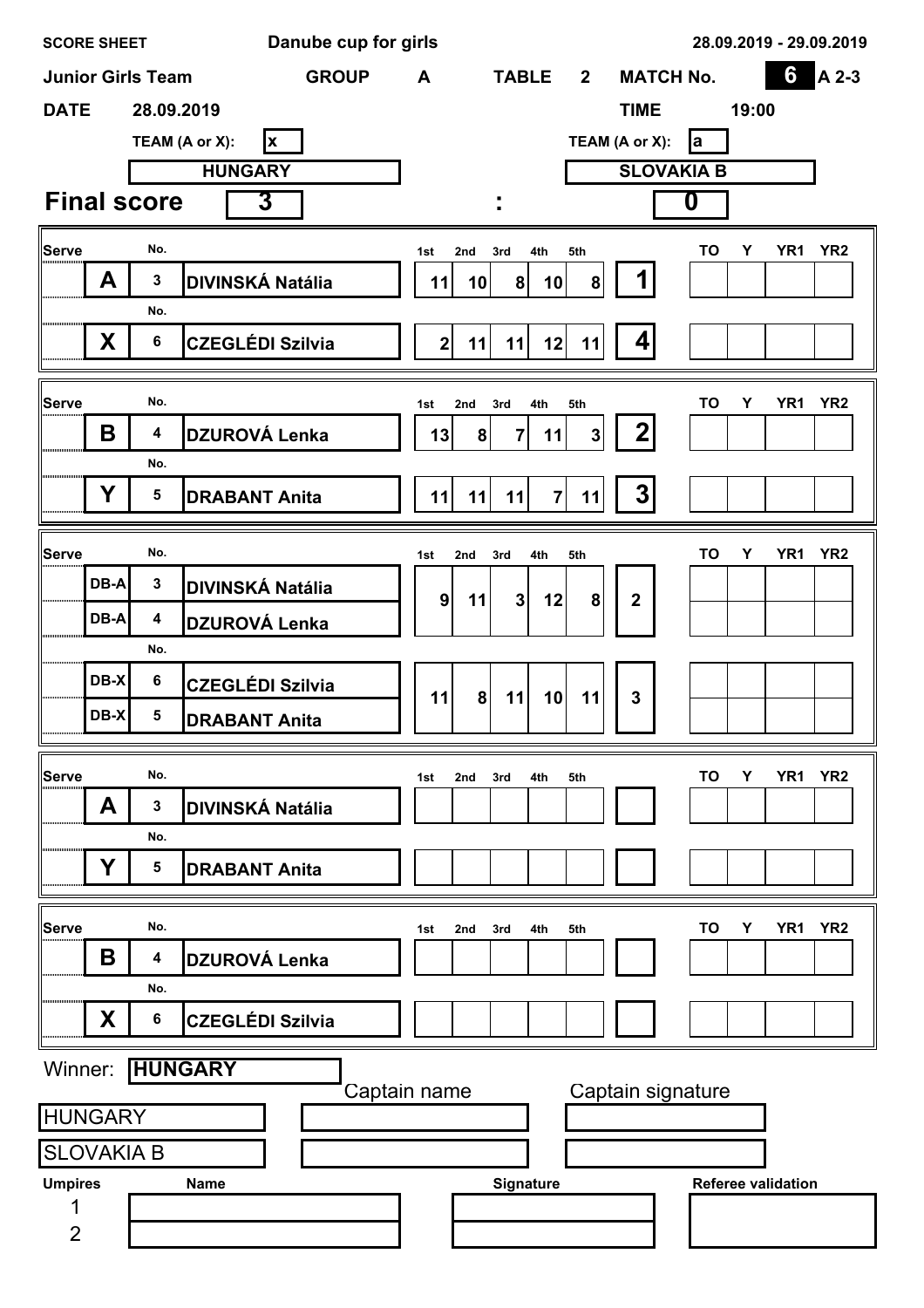



# **Cadet Girls Team**

| Day        | Time  | Table   Match | <sup>1</sup> Group |                     | Country/Club | N | Ð  |                            |           |                                      |                |                | Dav        | <b>Time</b> | <b>Table</b> | <b>Match</b> |
|------------|-------|---------------|--------------------|---------------------|--------------|---|----|----------------------------|-----------|--------------------------------------|----------------|----------------|------------|-------------|--------------|--------------|
| 28.09.2019 | 14:30 | $1 - 3$       |                    | 1 SLOVAKIA A        | <b>SVK</b>   |   | οl |                            |           |                                      | 3:013:013:1    |                | 28.09.2019 | 19:00       |              |              |
| 28.09.2019 | 14:30 | $2 - 4$       |                    | <b>2 AUSTRIA</b>    | <b>AUT</b>   |   |    | $0$ 0 $: 3$ $\blacksquare$ |           |                                      | 3:10:3         |                | 28.09.2019 | 19:00       |              | $2 - 3$      |
| 28.09.2019 | 17:00 | $1 - 2$       |                    | <b>3 SLOVAKIA B</b> | <b>SVK</b>   |   |    |                            | 0 0:3 1:3 |                                      | $\therefore$ 3 |                |            |             |              |              |
| 28.09.2019 | 17:00 | $3 - 4$       |                    | <b>4 HUNGARY</b>    | <b>HUN</b>   |   |    |                            |           | $0 \mid 1 : 3 \mid 3 : 0 \mid 3 : 1$ |                | 2 <sub>2</sub> |            |             |              |              |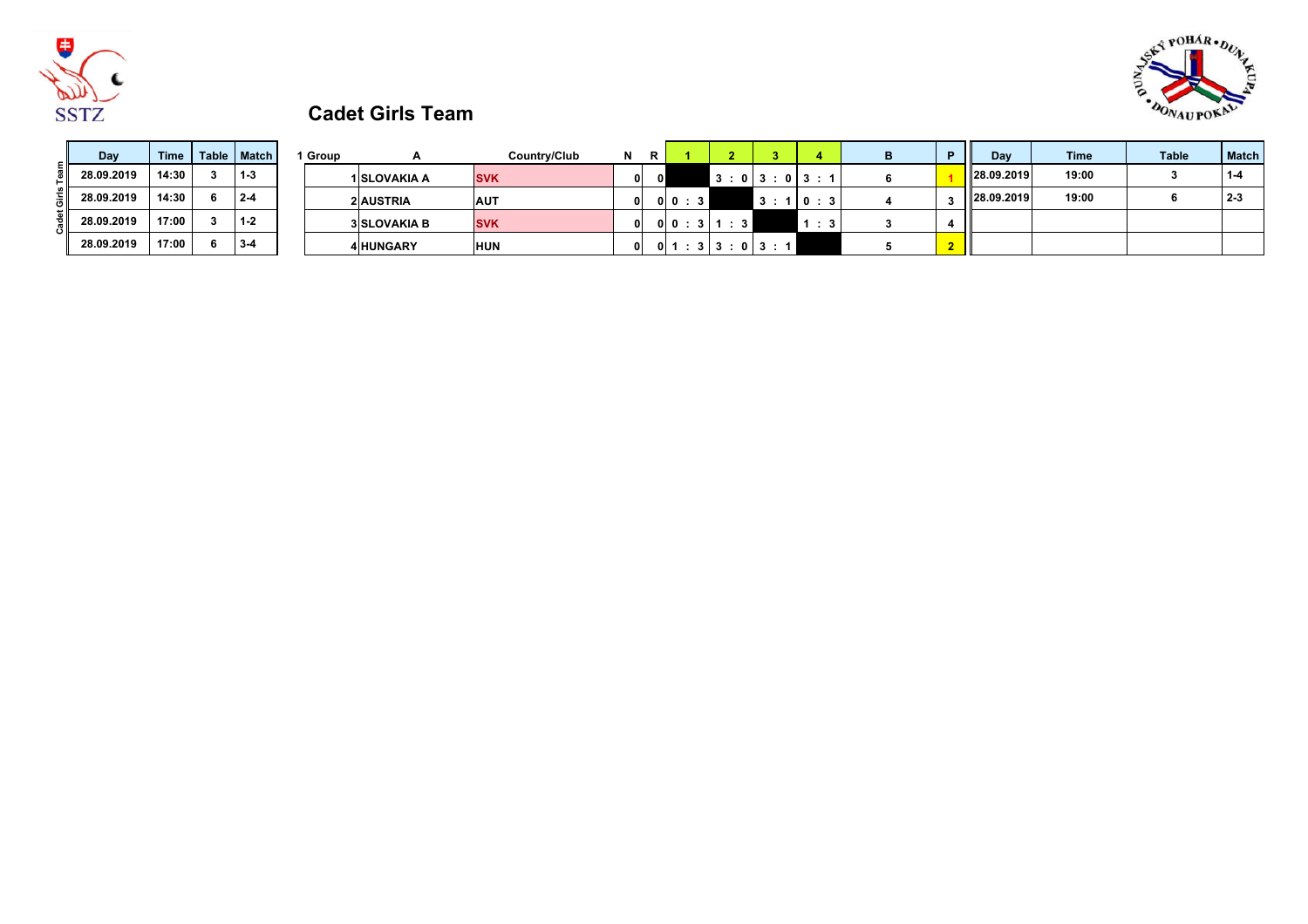|                     |                   | <b>SCORE SHEET</b>      | Danube cup for girls     |                |                |                 |     |                                  |                   |                           | 28.09.2019 - 29.09.2019            |
|---------------------|-------------------|-------------------------|--------------------------|----------------|----------------|-----------------|-----|----------------------------------|-------------------|---------------------------|------------------------------------|
|                     |                   | <b>Cadet Girls Team</b> | <b>GROUP</b>             | A              |                | <b>TABLE</b>    |     | <b>MATCH No.</b><br>$\mathbf{3}$ |                   |                           | 1<br>A 1-3                         |
| <b>DATE</b>         |                   | 28.09.2019              |                          |                |                |                 |     | <b>TIME</b>                      |                   | 14:30                     |                                    |
|                     |                   |                         | A<br>TEAM (A or X):      |                |                |                 |     | TEAM (A or X):                   | X                 |                           |                                    |
|                     |                   |                         | <b>SLOVAKIA A</b>        |                |                |                 |     |                                  | <b>SLOVAKIA B</b> |                           |                                    |
|                     |                   | <b>Final score</b>      | 3                        |                |                |                 |     |                                  | 0                 |                           |                                    |
| Serve               |                   | No.                     |                          | 1st            | 2nd            | 3rd<br>4th      | 5th |                                  |                   | TO<br>Υ                   | YR <sub>2</sub><br>YR <sub>1</sub> |
|                     | A                 | $\mathbf 2$             | <b>VINCZEOVÁ Laura</b>   | 11             | 11             | 13              |     | $3\overline{)}$                  |                   |                           |                                    |
|                     |                   | No.                     |                          |                |                |                 |     |                                  |                   |                           |                                    |
|                     | X                 | $\mathbf{3}$            | <b>IVANČÁKOVÁ Simona</b> | 5 <sup>1</sup> | $\overline{9}$ | 11              |     | 0                                |                   |                           |                                    |
| Serve               |                   | No.                     |                          | 1st            | 2nd            | 4th<br>3rd      | 5th |                                  |                   | TO<br>Υ                   | YR <sub>1</sub><br>YR <sub>2</sub> |
|                     | B                 | 1                       | ČINČUROVÁ Ema            | 11             | 11             | 11              |     | 3                                |                   |                           |                                    |
|                     |                   | No.                     |                          |                |                |                 |     |                                  |                   |                           |                                    |
|                     | Y                 | 4                       | <b>MULLEROVÁ Ema</b>     | $\overline{7}$ | 8 <sup>1</sup> | 9 <sup>1</sup>  |     | 0                                |                   |                           |                                    |
| Serve               |                   | No.                     |                          | 1st            | 2nd            | 4th<br>3rd      | 5th |                                  |                   | TO<br>Υ                   | YR <sub>2</sub><br>YR <sub>1</sub> |
|                     | DB-A              | $\mathbf 2$             | <b>VINCZEOVÁ Laura</b>   |                |                |                 |     |                                  |                   |                           |                                    |
|                     | DB-A              | 1                       | ČINČUROVÁ Ema            | 11             | 11             | 11              |     | 3                                |                   |                           |                                    |
|                     |                   | No.                     |                          |                |                |                 |     |                                  |                   |                           |                                    |
|                     | DB-X              | $\mathbf{3}$            | <b>IVANČÁKOVÁ Simona</b> | 7              | 6              | $6\phantom{1}6$ |     | $\mathbf 0$                      |                   |                           |                                    |
|                     | DB-X              | 4                       | <b>MULLEROVÁ Ema</b>     |                |                |                 |     |                                  |                   |                           |                                    |
| Serve               |                   | No.                     |                          | 1st            | 2nd            | 3rd<br>4th      | 5th |                                  |                   | <b>TO</b><br>Υ            | YR <sub>1</sub><br>YR <sub>2</sub> |
|                     | A                 | 2                       | <b>VINCZEOVÁ Laura</b>   |                |                |                 |     |                                  |                   |                           |                                    |
|                     |                   | No.                     |                          |                |                |                 |     |                                  |                   |                           |                                    |
|                     | Υ                 | 4                       | <b>MULLEROVÁ Ema</b>     |                |                |                 |     |                                  |                   |                           |                                    |
| <b>Serve</b>        |                   | No.                     |                          | 1st            | 2nd            | 3rd<br>4th      | 5th |                                  |                   | TO<br>Υ                   | YR <sub>2</sub><br>YR <sub>1</sub> |
|                     | Β                 | 1                       | ČINČUROVÁ Ema            |                |                |                 |     |                                  |                   |                           |                                    |
|                     |                   | No.                     |                          |                |                |                 |     |                                  |                   |                           |                                    |
|                     | X.                | $\mathbf{3}$            | IVANČÁKOVÁ Simona        |                |                |                 |     |                                  |                   |                           |                                    |
| Winner:             |                   |                         | <b>SLOVAKIA A</b>        |                |                |                 |     |                                  |                   |                           |                                    |
|                     |                   |                         |                          | Captain name   |                |                 |     | Captain signature                |                   |                           |                                    |
|                     | <b>SLOVAKIA A</b> |                         |                          |                |                |                 |     |                                  |                   |                           |                                    |
|                     | <b>SLOVAKIA B</b> |                         | <b>Name</b>              |                |                |                 |     |                                  |                   | <b>Referee validation</b> |                                    |
| <b>Umpires</b><br>1 |                   |                         |                          |                |                | Signature       |     |                                  |                   |                           |                                    |
| $\overline{2}$      |                   |                         |                          |                |                |                 |     |                                  |                   |                           |                                    |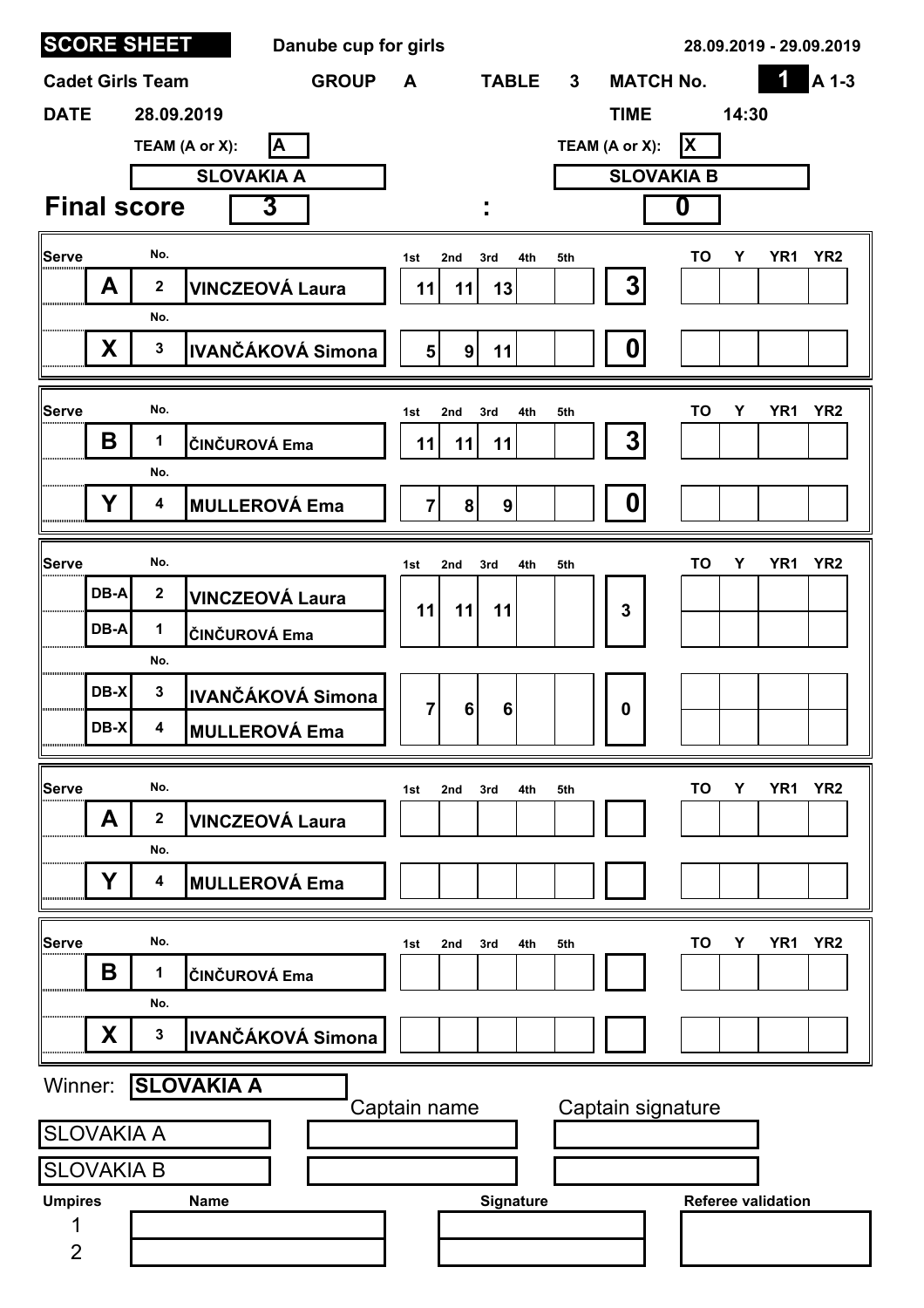|                | <b>SCORE SHEET</b> |                         |             |                        | Danube cup for girls |                  |                       |              |                       |     |                  |                |                   |       |                           | 28.09.2019 - 29.09.2019 |
|----------------|--------------------|-------------------------|-------------|------------------------|----------------------|------------------|-----------------------|--------------|-----------------------|-----|------------------|----------------|-------------------|-------|---------------------------|-------------------------|
|                |                    | <b>Cadet Girls Team</b> |             |                        | <b>GROUP</b>         | A                |                       | <b>TABLE</b> |                       | 6   | <b>MATCH No.</b> |                |                   |       | $\overline{\mathbf{2}}$   | A 2-4                   |
| <b>DATE</b>    |                    | 28.09.2019              |             |                        |                      |                  |                       |              |                       |     | <b>TIME</b>      |                |                   | 14:30 |                           |                         |
|                |                    | TEAM (A or X):          |             | A                      |                      |                  |                       |              |                       |     | TEAM (A or X):   |                | ΙX                |       |                           |                         |
|                |                    |                         |             | <b>AUSTRIA</b>         |                      |                  |                       |              |                       |     |                  | <b>HUNGARY</b> |                   |       |                           |                         |
|                |                    | <b>Final score</b>      |             | 0                      |                      |                  |                       |              |                       |     |                  |                | 3                 |       |                           |                         |
| Serve          |                    | No.                     |             |                        |                      | 1st              | 2nd                   | 3rd          | 4th                   | 5th |                  |                | <b>TO</b>         | Y     | YR <sub>1</sub>           | YR <sub>2</sub>         |
|                | A                  | 8                       |             | <b>SAROFEM Juliana</b> |                      | 5 <sup>5</sup>   | 7                     | 12           |                       |     | 0                |                |                   |       |                           |                         |
|                |                    | No.                     |             |                        |                      |                  |                       |              |                       |     |                  |                |                   |       |                           |                         |
|                | X                  | 5                       |             | <b>CZEGLÉDI Dorka</b>  |                      | 11               | 11                    | 14           |                       |     | 3                |                |                   |       |                           |                         |
| Serve          |                    | No.                     |             |                        |                      |                  |                       |              |                       |     |                  |                | <b>TO</b>         | Υ     | YR <sub>1</sub>           | YR <sub>2</sub>         |
|                | Β                  | $\overline{\mathbf{7}}$ |             | <b>KASES Michelle</b>  |                      | 1st<br>11        | 2nd<br>$\overline{7}$ | 3rd<br>11    | 4th<br>$\overline{7}$ | 5th |                  |                |                   |       |                           |                         |
|                |                    | No.                     |             |                        |                      |                  |                       |              |                       |     |                  |                |                   |       |                           |                         |
|                | Υ                  | 6                       |             | <b>VOLENTICS Anna</b>  |                      | 9 <sup>1</sup>   | 11                    | 13           | 11                    |     | 3                |                |                   |       |                           |                         |
|                |                    |                         |             |                        |                      |                  |                       |              |                       |     |                  |                |                   |       |                           |                         |
| Serve          |                    | No.                     |             |                        |                      | 1st              | 2nd                   | 3rd          | 4th                   | 5th |                  |                | TO                | Υ     | YR <sub>1</sub>           | YR <sub>2</sub>         |
|                | DB-A               | 8                       |             | <b>SAROFEM Juliana</b> |                      | $\boldsymbol{9}$ | 4                     | 10           |                       |     | 0                |                |                   |       |                           |                         |
|                | DB-A               | $\overline{7}$          |             | <b>KASES Michelle</b>  |                      |                  |                       |              |                       |     |                  |                |                   |       |                           |                         |
|                |                    | No.                     |             |                        |                      |                  |                       |              |                       |     |                  |                |                   |       |                           |                         |
|                | DB-X               | 5                       |             | <b>CZEGLÉDI Dorka</b>  |                      | 11               | 11                    | 12           |                       |     | 3                |                |                   |       |                           |                         |
|                | DB-X               | 6                       |             | <b>VOLENTICS Anna</b>  |                      |                  |                       |              |                       |     |                  |                |                   |       |                           |                         |
| Serve          |                    | No.                     |             |                        |                      | 1st              | 2nd                   | 3rd          | 4th                   | 5th |                  |                | <b>TO</b>         | Υ     | YR <sub>1</sub>           | YR <sub>2</sub>         |
|                | A                  | 8                       |             | <b>SAROFEM Juliana</b> |                      |                  |                       |              |                       |     |                  |                |                   |       |                           |                         |
|                |                    | No.                     |             |                        |                      |                  |                       |              |                       |     |                  |                |                   |       |                           |                         |
|                | Υ                  | 6                       |             | <b>VOLENTICS Anna</b>  |                      |                  |                       |              |                       |     |                  |                |                   |       |                           |                         |
|                |                    |                         |             |                        |                      |                  |                       |              |                       |     |                  |                |                   |       |                           |                         |
| Serve          |                    | No.                     |             |                        |                      | 1st              | 2nd                   | 3rd          | 4th                   | 5th |                  |                | TO                | Υ     | YR <sub>1</sub>           | YR <sub>2</sub>         |
|                | Β                  | $\overline{\mathbf{7}}$ |             | <b>KASES Michelle</b>  |                      |                  |                       |              |                       |     |                  |                |                   |       |                           |                         |
|                |                    | No.                     |             |                        |                      |                  |                       |              |                       |     |                  |                |                   |       |                           |                         |
|                | X                  | 5                       |             | <b>CZEGLÉDI Dorka</b>  |                      |                  |                       |              |                       |     |                  |                |                   |       |                           |                         |
| Winner:        |                    | <b>HUNGARY</b>          |             |                        |                      |                  |                       |              |                       |     |                  |                |                   |       |                           |                         |
|                | <b>AUSTRIA</b>     |                         |             |                        |                      | Captain name     |                       |              |                       |     |                  |                | Captain signature |       |                           |                         |
|                | <b>HUNGARY</b>     |                         |             |                        |                      |                  |                       |              |                       |     |                  |                |                   |       |                           |                         |
| <b>Umpires</b> |                    |                         | <b>Name</b> |                        |                      |                  |                       | Signature    |                       |     |                  |                |                   |       | <b>Referee validation</b> |                         |
| 1              |                    |                         |             |                        |                      |                  |                       |              |                       |     |                  |                |                   |       |                           |                         |
| $\overline{2}$ |                    |                         |             |                        |                      |                  |                       |              |                       |     |                  |                |                   |       |                           |                         |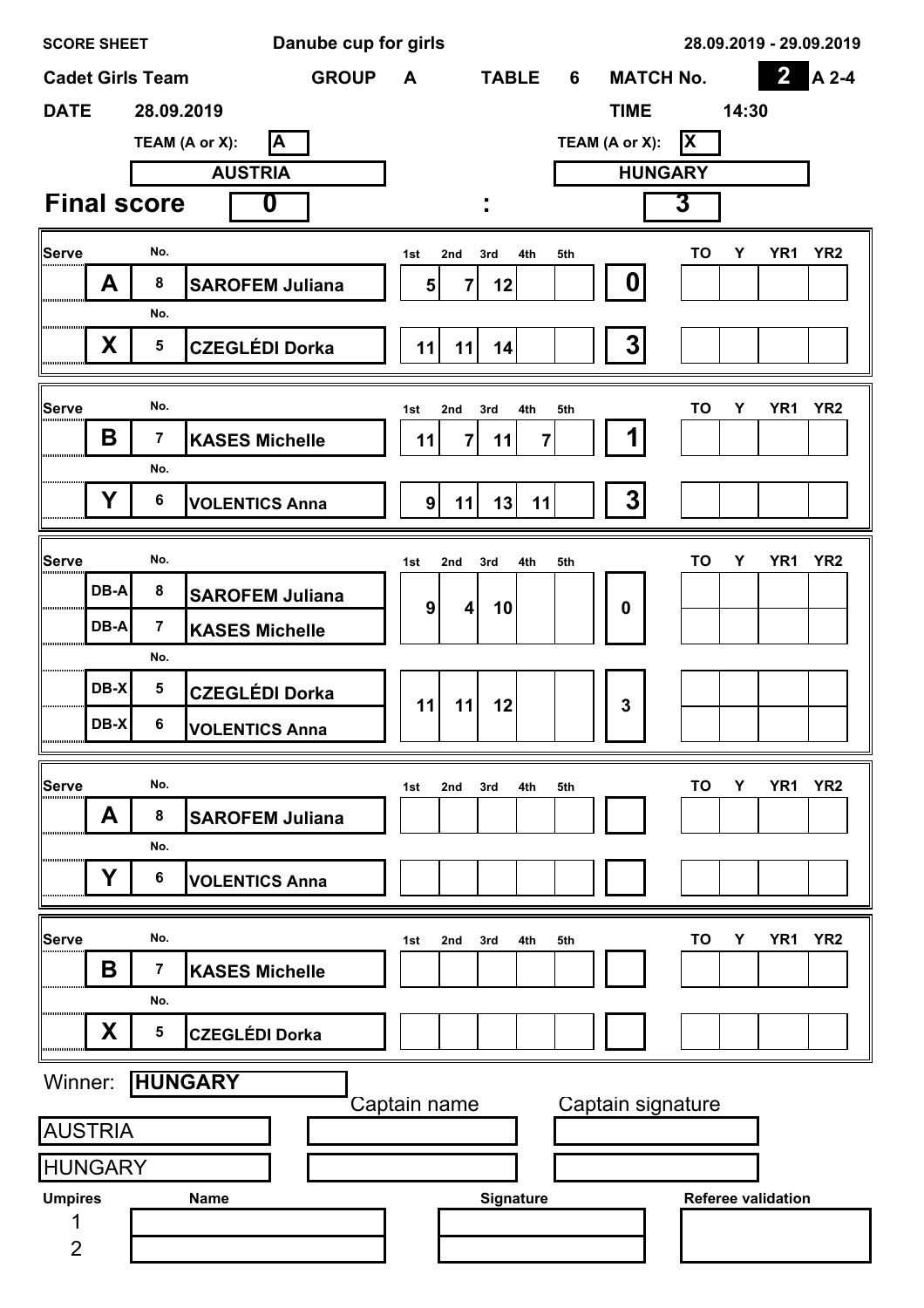| <b>SCORE SHEET</b>  |      |                         | Danube cup for girls   |                |                 |                |                |                   | 28.09.2019 - 29.09.2019                              |
|---------------------|------|-------------------------|------------------------|----------------|-----------------|----------------|----------------|-------------------|------------------------------------------------------|
|                     |      | <b>Cadet Girls Team</b> | <b>GROUP</b>           | A              |                 | <b>TABLE</b>   | 3 <sup>1</sup> | <b>MATCH No.</b>  | $\boldsymbol{3}$<br>A 1-2                            |
| <b>DATE</b>         |      | 28.09.2019              |                        |                |                 |                |                | <b>TIME</b>       | 17:00                                                |
|                     |      |                         | ΙX<br>TEAM (A or X):   |                |                 |                |                | TEAM (A or X):    | İΑ                                                   |
|                     |      |                         | <b>SLOVAKIA A</b>      |                |                 |                |                |                   | <b>AUSTRIA</b>                                       |
|                     |      | <b>Final score</b>      | $\overline{3}$         |                |                 |                |                |                   | 0                                                    |
| Serve               |      | No.                     |                        | 1st            | 2nd             | 3rd<br>4th     | 5th            |                   | <b>TO</b><br>Υ<br>YR1 YR2                            |
|                     | A    | $\overline{7}$          | <b>KASES Michelle</b>  | 4              | 4               | $\overline{7}$ |                | 0                 |                                                      |
|                     |      | No.                     |                        |                |                 |                |                |                   |                                                      |
|                     | X    | $\mathbf{2}$            | <b>VINCZEOVÁ Laura</b> | 11             | 11              | 11             |                | 3                 |                                                      |
|                     |      |                         |                        |                |                 |                |                |                   |                                                      |
| <b>Serve</b>        |      | No.                     |                        | 1st            | 2nd             | 4th<br>3rd     | 5th            |                   | <b>TO</b><br>YR <sub>1</sub><br>YR <sub>2</sub><br>Υ |
|                     | B    | 8                       | <b>SAROFEM Juliana</b> | 3 <sup>1</sup> | 7               | 8              |                | 0                 |                                                      |
|                     |      | No.                     |                        |                |                 |                |                |                   |                                                      |
|                     | Y    | $\mathbf 1$             | ČINČUROVÁ Ema          | 11             | 11              | 11             |                | 3                 |                                                      |
|                     |      |                         |                        |                |                 |                |                |                   |                                                      |
| Serve               |      | No.                     |                        | 1st            | 2nd             | 3rd<br>4th     | 5th            |                   | <b>TO</b><br>Υ<br>YR <sub>1</sub><br>YR <sub>2</sub> |
|                     | DB-A | $\overline{7}$          | <b>KASES Michelle</b>  | 10             | $6\phantom{1}6$ | 4              |                | $\boldsymbol{0}$  |                                                      |
|                     | DB-A | 8                       | <b>SAROFEM Juliana</b> |                |                 |                |                |                   |                                                      |
|                     |      | No.                     |                        |                |                 |                |                |                   |                                                      |
|                     | DB-X | $\mathbf{2}$            | <b>VINCZEOVÁ Laura</b> | 12             | 11              | 11             |                | 3                 |                                                      |
|                     | DB-X | $\mathbf 1$             | ČINČUROVÁ Ema          |                |                 |                |                |                   |                                                      |
| <b>Serve</b>        |      | No.                     |                        | 1st            | 2nd             | 4th<br>3rd     | 5th            |                   | <b>TO</b><br>Υ<br>YR <sub>1</sub><br>YR <sub>2</sub> |
|                     | A    | 7                       | <b>KASES Michelle</b>  |                |                 |                |                |                   |                                                      |
|                     |      | No.                     |                        |                |                 |                |                |                   |                                                      |
|                     | Y    | 1                       | ČINČUROVÁ Ema          |                |                 |                |                |                   |                                                      |
|                     |      |                         |                        |                |                 |                |                |                   |                                                      |
| Serve               |      | No.                     |                        | 1st            | 2nd             | 3rd<br>4th     | 5th            |                   | TO<br>YR <sub>1</sub><br>YR <sub>2</sub><br>Υ        |
|                     | Β    | 8                       | <b>SAROFEM Juliana</b> |                |                 |                |                |                   |                                                      |
|                     |      | No.                     |                        |                |                 |                |                |                   |                                                      |
|                     | X    | $\boldsymbol{2}$        | <b>VINCZEOVÁ Laura</b> |                |                 |                |                |                   |                                                      |
| Winner:             |      |                         | <b>SLOVAKIA A</b>      |                |                 |                |                |                   |                                                      |
|                     |      |                         |                        | Captain name   |                 |                |                | Captain signature |                                                      |
| <b>SLOVAKIA A</b>   |      |                         |                        |                |                 |                |                |                   |                                                      |
| <b>AUSTRIA</b>      |      |                         |                        |                |                 |                |                |                   |                                                      |
| <b>Umpires</b>      |      |                         | <b>Name</b>            |                |                 | Signature      |                |                   | <b>Referee validation</b>                            |
| 1<br>$\overline{2}$ |      |                         |                        |                |                 |                |                |                   |                                                      |
|                     |      |                         |                        |                |                 |                |                |                   |                                                      |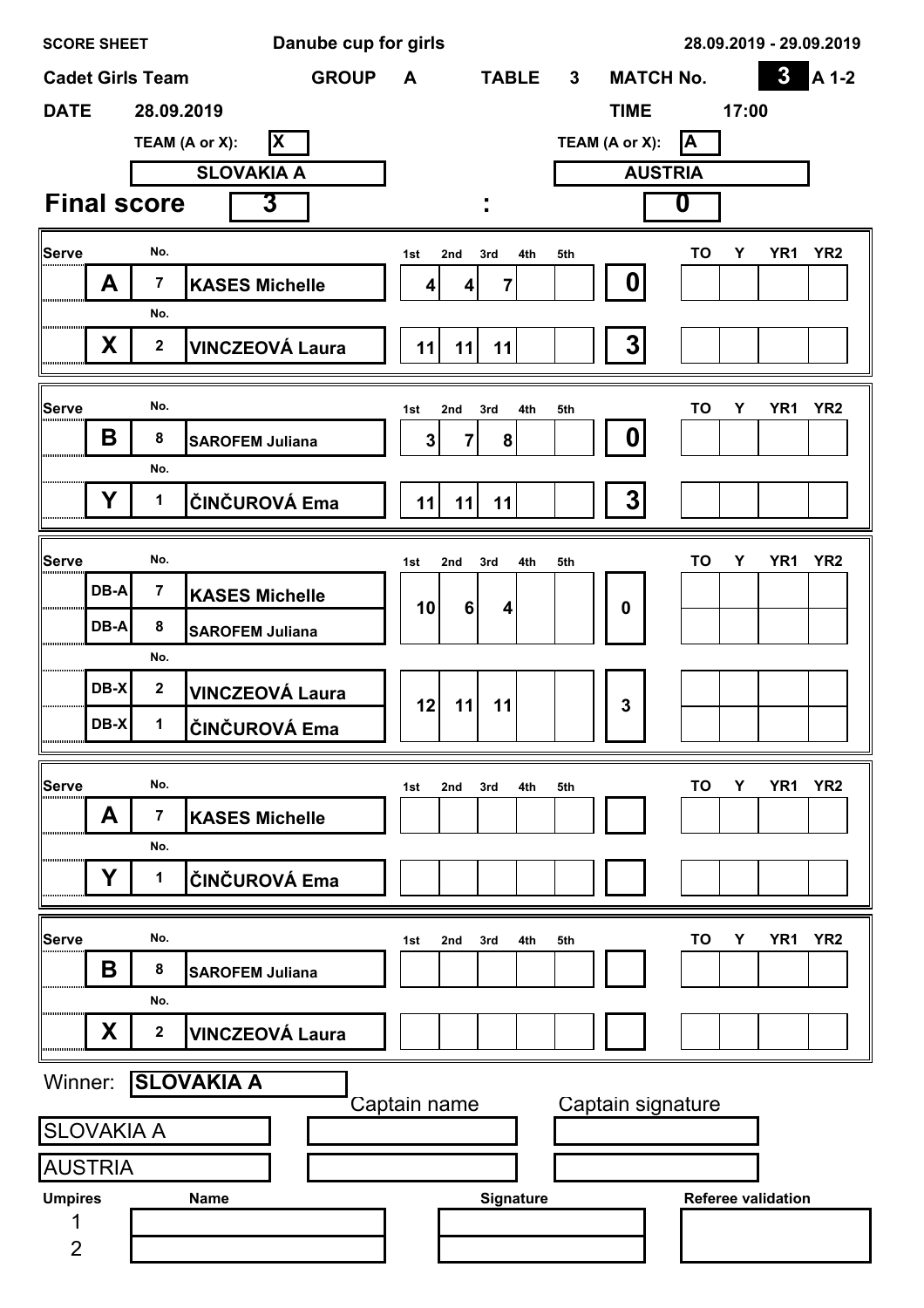| <b>SCORE SHEET</b>      |                                 | Danube cup for girls |                         |                         |                              |                   |                           | 28.09.2019 - 29.09.2019            |
|-------------------------|---------------------------------|----------------------|-------------------------|-------------------------|------------------------------|-------------------|---------------------------|------------------------------------|
| <b>Cadet Girls Team</b> |                                 | <b>GROUP</b>         | A                       | <b>TABLE</b>            | 6                            | <b>MATCH No.</b>  |                           | 4<br>A 3-4                         |
| <b>DATE</b>             | 28.09.2019                      |                      |                         |                         |                              | <b>TIME</b>       | 17:00                     |                                    |
|                         | ΙA<br>TEAM (A or X):            |                      |                         |                         |                              | TEAM (A or X):    | <b>X</b>                  |                                    |
|                         | <b>SLOVAKIA B</b>               |                      |                         |                         |                              | <b>HUNGARY</b>    |                           |                                    |
| <b>Final score</b>      |                                 |                      |                         |                         |                              |                   | 3                         |                                    |
| Serve                   | No.                             |                      | 1st                     | 2nd<br>3rd              | 4th<br>5th                   |                   | <b>TO</b><br>Υ            | YR1 YR2                            |
| A                       | <b>MULLEROVÁ Ema</b><br>4       |                      | 9 <sup>1</sup>          | 6 <br>11                | 11<br>11                     | 3                 |                           |                                    |
|                         | No.                             |                      |                         |                         |                              |                   |                           |                                    |
| X                       | 5<br><b>CZEGLÉDI Dorka</b>      |                      | 11                      | 9<br>11                 | $\overline{\mathbf{4}}$<br>9 | 2                 |                           |                                    |
| Serve                   | No.                             |                      |                         |                         |                              |                   |                           |                                    |
| B                       | 3<br>IVANČÁKOVÁ Simona          |                      | 1st<br>8                | 2nd<br>3rd<br>9<br>4    | 4th<br>5th                   | 0                 | <b>TO</b><br>Y            | YR <sub>1</sub><br>YR <sub>2</sub> |
|                         | No.                             |                      |                         |                         |                              |                   |                           |                                    |
| Y                       | 6<br><b>VOLENTICS Anna</b>      |                      | 11                      | 11<br>11                |                              | 3 <sup>1</sup>    |                           |                                    |
|                         |                                 |                      |                         |                         |                              |                   |                           |                                    |
| Serve                   | No.                             |                      | 1st                     | 2nd<br>3rd              | 4th<br>5th                   |                   | TO<br>Υ                   | YR <sub>1</sub><br>YR <sub>2</sub> |
| DB-A                    | 4<br><b>MULLEROVÁ Ema</b>       |                      | 6 <sup>1</sup>          | 11<br>$\overline{4}$    | $\overline{\mathbf{7}}$      | 1                 |                           |                                    |
| DB-A                    | 3<br><b>IVANČÁKOVÁ Simona</b>   |                      |                         |                         |                              |                   |                           |                                    |
|                         | No.                             |                      |                         |                         |                              |                   |                           |                                    |
| DB-X                    | 5<br><b>CZEGLÉDI Dorka</b>      |                      | 11                      | 8<br>11                 | 11                           | 3                 |                           |                                    |
| DB-X                    | 6<br><b>VOLENTICS Anna</b>      |                      |                         |                         |                              |                   |                           |                                    |
| <b>Serve</b>            | No.                             |                      |                         | 3rd                     | 4th<br>5th                   |                   | <b>TO</b><br>Υ            | YR1<br>YR <sub>2</sub>             |
| A                       | <b>MULLEROVÁ Ema</b><br>4       |                      | 1st<br>$\boldsymbol{9}$ | 2nd<br>$\mathbf 2$<br>3 |                              | 0                 |                           |                                    |
|                         | No.                             |                      |                         |                         |                              |                   |                           |                                    |
| Y                       | <b>VOLENTICS Anna</b><br>6      |                      | 11                      | 11<br>11                |                              | 3                 |                           |                                    |
|                         |                                 |                      |                         |                         |                              |                   |                           |                                    |
| <b>Serve</b><br>Β       | No.<br>3                        |                      | 1st                     | 2nd<br>3rd              | 4th<br>5th                   |                   | <b>TO</b><br>Υ            | YR <sub>2</sub><br>YR <sub>1</sub> |
|                         | <b>IVANČÁKOVÁ Simona</b><br>No. |                      |                         |                         |                              |                   |                           |                                    |
| X                       | <b>CZEGLÉDI Dorka</b><br>5      |                      |                         |                         |                              |                   |                           |                                    |
|                         |                                 |                      |                         |                         |                              |                   |                           |                                    |
| Winner:                 | <b>HUNGARY</b>                  | Captain name         |                         |                         |                              | Captain signature |                           |                                    |
| <b>SLOVAKIA B</b>       |                                 |                      |                         |                         |                              |                   |                           |                                    |
| <b>HUNGARY</b>          |                                 |                      |                         |                         |                              |                   |                           |                                    |
| <b>Umpires</b>          | <b>Name</b>                     |                      |                         | Signature               |                              |                   | <b>Referee validation</b> |                                    |
| 1                       |                                 |                      |                         |                         |                              |                   |                           |                                    |
| $\overline{2}$          |                                 |                      |                         |                         |                              |                   |                           |                                    |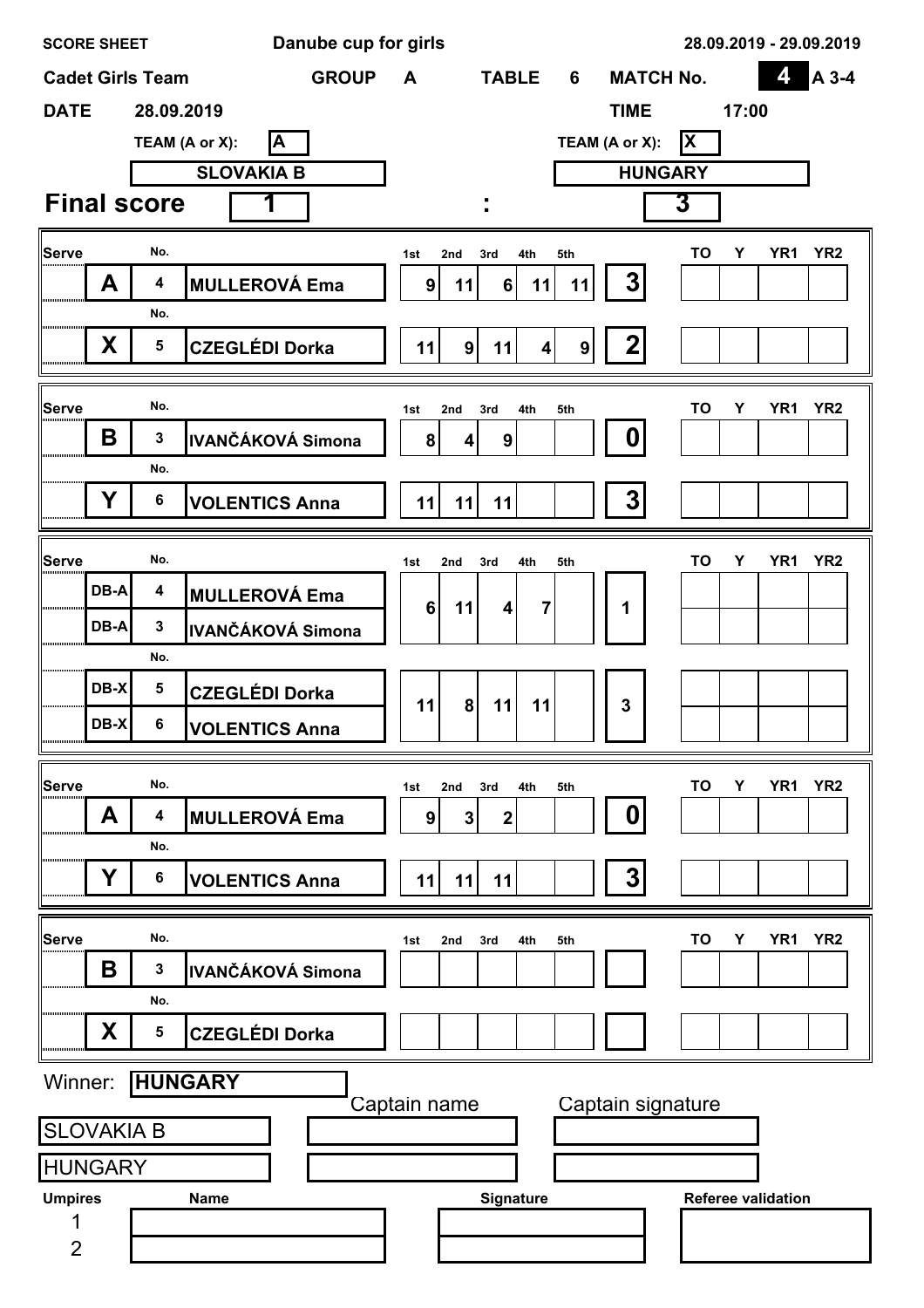| <b>SCORE SHEET</b>  |             |                         | Danube cup for girls   |                |                           |                       |                  | 28.09.2019 - 29.09.2019                 |
|---------------------|-------------|-------------------------|------------------------|----------------|---------------------------|-----------------------|------------------|-----------------------------------------|
|                     |             | <b>Cadet Girls Team</b> | <b>GROUP</b>           | A              | <b>TABLE</b>              | 3 <sup>1</sup>        | <b>MATCH No.</b> | $\overline{\mathbf{5}}$<br>A 1-4        |
| <b>DATE</b>         |             | 28.09.2019              |                        |                |                           | <b>TIME</b>           |                  | 19:00                                   |
|                     |             |                         | TEAM (A or X):<br>la   |                |                           | TEAM (A or X):        | <b>x</b>         |                                         |
|                     |             |                         | <b>SLOVAKIA A</b>      |                |                           |                       | <b>HUNGARY</b>   |                                         |
|                     |             | <b>Final score</b>      | 3                      |                |                           |                       |                  |                                         |
| Serve               |             | No.                     |                        | 1st            | 2nd<br>3rd<br>4th         | 5th                   | TO               | YR <sub>2</sub><br>Y<br>YR <sub>1</sub> |
|                     | A           | 1                       | ČINČUROVÁ Ema          | 11             | 11<br>10<br>11            | 3                     |                  |                                         |
|                     |             | No.                     |                        |                |                           |                       |                  |                                         |
|                     | X           | 5                       | <b>CZEGLÉDI Dorka</b>  | 9              | 12<br>9 <sub>l</sub>      | $6\phantom{1}$        |                  |                                         |
|                     |             |                         |                        |                |                           |                       |                  |                                         |
| <b>Serve</b>        |             | No.                     |                        | 1st            | 4th<br>2nd<br>3rd         | 5th                   | <b>TO</b>        | YR <sub>2</sub><br>Y<br>YR1             |
|                     | B           | $\boldsymbol{2}$        | <b>VINCZEOVÁ Laura</b> | $\mathbf 2$    | 8<br>6                    | 0                     |                  |                                         |
|                     |             | No.                     |                        |                |                           |                       |                  |                                         |
|                     | Y           | 6                       | <b>VOLENTICS Anna</b>  | 11             | 11<br>11                  | 3                     |                  |                                         |
| Serve               |             | No.                     |                        | 1st            | 2nd<br>3rd<br>4th         | 5th                   | TO               | YR <sub>2</sub><br>Y<br>YR <sub>1</sub> |
|                     | DB-A        | $\mathbf 1$             | ČINČUROVÁ Ema          |                |                           |                       |                  |                                         |
|                     | <b>DB-A</b> | $\mathbf 2$             | <b>VINCZEOVÁ Laura</b> | 11             | 11<br>11                  | 3                     |                  |                                         |
|                     |             | No.                     |                        |                |                           |                       |                  |                                         |
|                     | DB-X        | 5                       | <b>CZEGLÉDI Dorka</b>  |                |                           |                       |                  |                                         |
|                     | $DB-X$      | 6                       | <b>VOLENTICS Anna</b>  | $\overline{7}$ | $\boldsymbol{9}$<br>7     | $\mathbf 0$           |                  |                                         |
|                     |             |                         |                        |                |                           |                       |                  |                                         |
| <b>Serve</b>        |             | No.                     |                        | 1st            | 2nd<br>4th<br>3rd         | 5th                   | <b>TO</b>        | YR <sub>2</sub><br>Υ<br>YR <sub>1</sub> |
|                     | A           | 1                       | ČINČUROVÁ Ema          | 9              | 11<br>11                  | 3<br>7<br>11          |                  |                                         |
|                     |             | No.                     |                        |                |                           |                       |                  |                                         |
|                     | Υ           | 6                       | <b>VOLENTICS Anna</b>  | 11             | 9 <sup>1</sup><br>11<br>4 | 2<br>$\boldsymbol{9}$ |                  |                                         |
| Serve               |             | No.                     |                        |                |                           |                       | TO               | Y<br>YR <sub>1</sub><br>YR <sub>2</sub> |
|                     | Β           | $\boldsymbol{2}$        | <b>VINCZEOVÁ Laura</b> | 1st            | 2nd<br>3rd<br>4th         | 5th                   |                  |                                         |
|                     |             | No.                     |                        |                |                           |                       |                  |                                         |
|                     | X           | 5                       | <b>CZEGLÉDI Dorka</b>  |                |                           |                       |                  |                                         |
| Winner:             |             |                         | <b>SLOVAKIA A</b>      |                |                           |                       |                  |                                         |
|                     |             |                         |                        | Captain name   |                           | Captain signature     |                  |                                         |
| <b>SLOVAKIA A</b>   |             |                         |                        |                |                           |                       |                  |                                         |
| <b>HUNGARY</b>      |             |                         |                        |                |                           |                       |                  |                                         |
| <b>Umpires</b>      |             |                         | <b>Name</b>            |                | Signature                 |                       |                  | <b>Referee validation</b>               |
| 1<br>$\overline{2}$ |             |                         |                        |                |                           |                       |                  |                                         |
|                     |             |                         |                        |                |                           |                       |                  |                                         |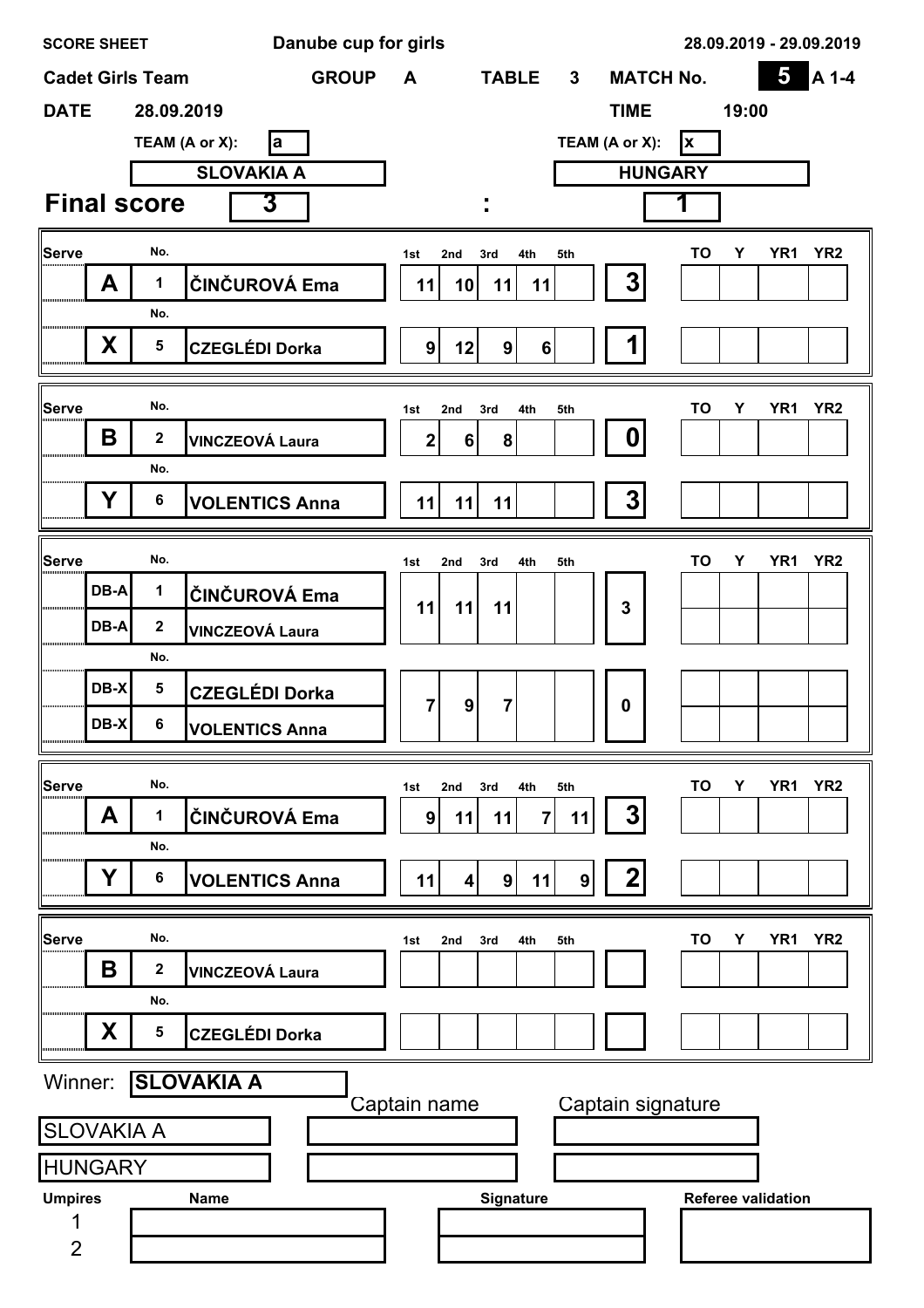| <b>SCORE SHEET</b>      |        |                | Danube cup for girls           |                 |                |                |            |                   |                           | 28.09.2019 - 29.09.2019            |
|-------------------------|--------|----------------|--------------------------------|-----------------|----------------|----------------|------------|-------------------|---------------------------|------------------------------------|
| <b>Cadet Girls Team</b> |        |                | <b>GROUP</b>                   | A               |                | <b>TABLE</b>   | 6          | <b>MATCH No.</b>  |                           | 6<br>A 2-3                         |
| <b>DATE</b>             |        | 28.09.2019     |                                |                 |                |                |            | <b>TIME</b>       | 19:00                     |                                    |
|                         |        |                | TEAM (A or X):<br>$\mathbf{x}$ |                 |                |                |            | TEAM (A or X):    | la                        |                                    |
|                         |        |                | <b>AUSTRIA</b>                 |                 |                |                |            | <b>SLOVAKIA B</b> |                           |                                    |
| <b>Final score</b>      |        |                | 3                              |                 |                |                |            |                   |                           |                                    |
| <b>Serve</b>            |        | No.            |                                | 1st             | 2nd            | 3rd            | 4th<br>5th |                   | TO<br>Υ                   | YR <sub>1</sub><br>YR <sub>2</sub> |
|                         | A      | $\mathbf{3}$   | <b>IVANČÁKOVÁ Simona</b>       | 9               | 8              | 4              |            | 0                 |                           |                                    |
|                         |        | No.            |                                |                 |                |                |            |                   |                           |                                    |
|                         | X      | 8              | <b>SAROFEM Juliana</b>         | 11              | 11             | 11             |            | 3                 |                           |                                    |
|                         |        |                |                                |                 |                |                |            |                   |                           |                                    |
| Serve                   |        | No.            |                                | 1st             | 2nd            | 3rd            | 4th<br>5th |                   | TO<br>Y                   | YR <sub>1</sub><br>YR <sub>2</sub> |
|                         | B      | 4              | <b>MULLEROVÁ Ema</b>           | 12              | $\overline{7}$ | 11             | 11         | 3                 |                           |                                    |
|                         |        | No.            |                                |                 |                |                |            |                   |                           |                                    |
|                         | Y      | $\overline{7}$ | <b>KASES Michelle</b>          | 10 <sup>1</sup> | 11             | $\overline{7}$ | 6          | 1                 |                           |                                    |
|                         |        | No.            |                                |                 |                |                |            |                   |                           |                                    |
| Serve                   | DB-A   | $\mathbf{3}$   |                                | 1st             | 2nd            | 3rd            | 4th<br>5th |                   | TO<br>Υ                   | YR <sub>1</sub><br>YR <sub>2</sub> |
|                         |        |                | <b>IVANČÁKOVÁ Simona</b>       | 12              | 3 <sup>1</sup> | 8 <sup>1</sup> | 10         | 1                 |                           |                                    |
|                         | DB-A   | 4              | <b>MULLEROVÁ Ema</b>           |                 |                |                |            |                   |                           |                                    |
|                         | DB-X   | No.<br>8       |                                |                 |                |                |            |                   |                           |                                    |
|                         |        |                | <b>SAROFEM Juliana</b>         | 10              | 11             | 11             | 12         | 3                 |                           |                                    |
|                         | $DB-X$ | $\overline{7}$ | <b>KASES Michelle</b>          |                 |                |                |            |                   |                           |                                    |
| <b>Serve</b>            |        | No.            |                                | 1st             | 2nd            | 3rd<br>4th     | 5th        |                   | TO<br>Υ                   | YR <sub>1</sub><br>YR <sub>2</sub> |
|                         | A      | 3              | IVANČÁKOVÁ Simona              | 12              | 10             | 6 <sup>1</sup> | 10         | 1                 |                           |                                    |
|                         |        | No.            |                                |                 |                |                |            |                   |                           |                                    |
|                         | Y      | 7              | <b>KASES Michelle</b>          | 10              | 12             | 11             | 12         | 3                 |                           |                                    |
|                         |        |                |                                |                 |                |                |            |                   |                           |                                    |
| <b>Serve</b>            |        | No.            |                                | 1st             | 2nd            | 3rd<br>4th     | 5th        |                   | TO<br>Υ                   | YR <sub>1</sub><br>YR <sub>2</sub> |
|                         | Β      | 4              | <b>MULLEROVÁ Ema</b>           |                 |                |                |            |                   |                           |                                    |
|                         |        | No.            |                                |                 |                |                |            |                   |                           |                                    |
|                         | X      | 8              | <b>SAROFEM Juliana</b>         |                 |                |                |            |                   |                           |                                    |
| Winner:                 |        | <b>AUSTRIA</b> |                                |                 |                |                |            |                   |                           |                                    |
| <b>AUSTRIA</b>          |        |                |                                | Captain name    |                |                |            | Captain signature |                           |                                    |
|                         |        |                |                                |                 |                |                |            |                   |                           |                                    |
| <b>SLOVAKIA B</b>       |        |                |                                |                 |                |                |            |                   | <b>Referee validation</b> |                                    |
| <b>Umpires</b><br>1     |        |                | <b>Name</b>                    |                 |                | Signature      |            |                   |                           |                                    |
| $\overline{2}$          |        |                |                                |                 |                |                |            |                   |                           |                                    |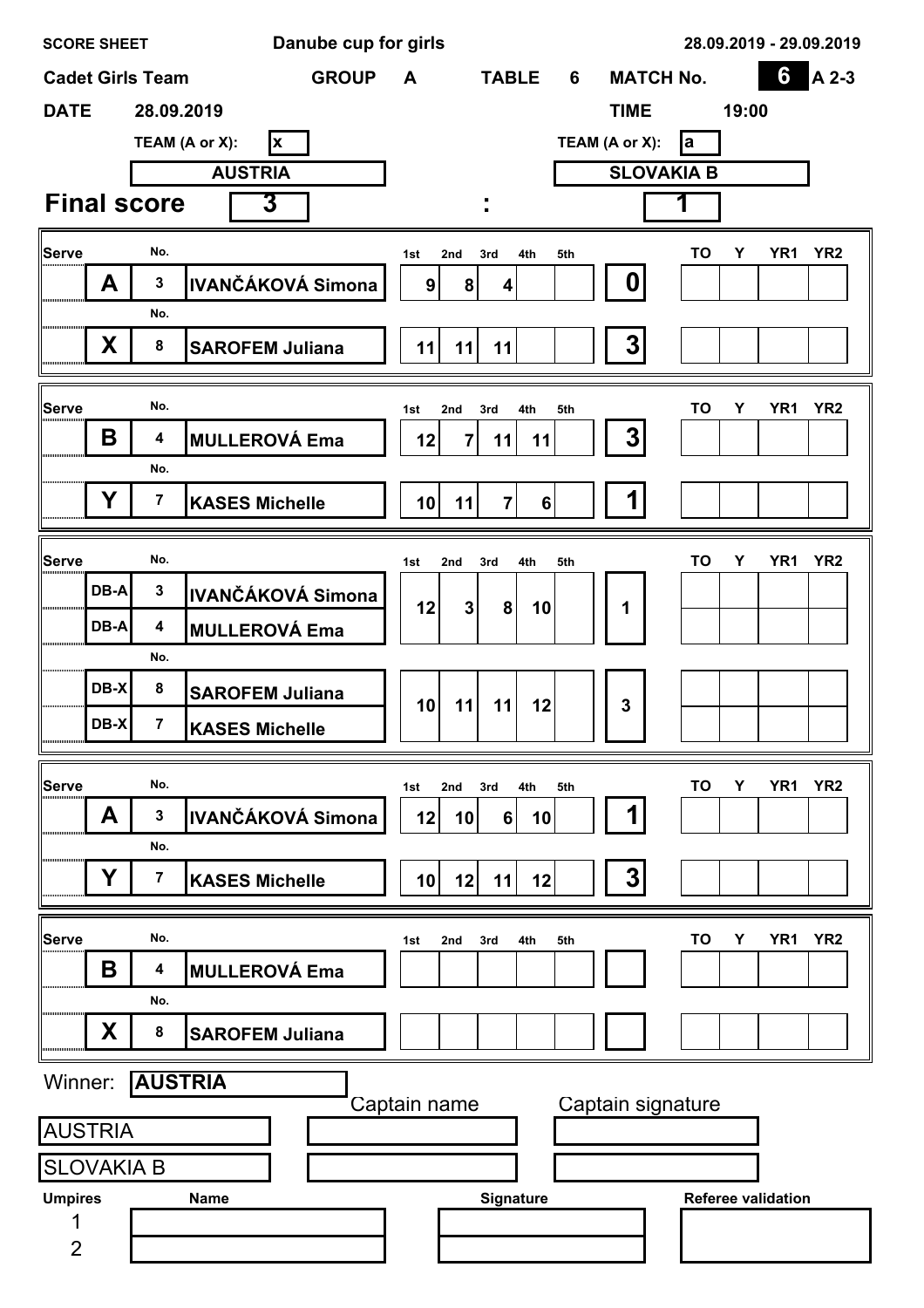



# **Mini Cadet Girls Team**

| Day        | Time  | Table   Match | Group |                     | Country/Club | N   | R |                                                |            |  | Dav        | <b>Time</b> | Table | <b>Match</b> |
|------------|-------|---------------|-------|---------------------|--------------|-----|---|------------------------------------------------|------------|--|------------|-------------|-------|--------------|
| 28.09.2019 | 14:30 | $1 - 3$       |       | 1 SLOVAKIA A        | <b>SVK</b>   | 0 I |   | 3:                                             | 013:110:31 |  | 28.09.2019 | 19:00       |       |              |
| 28.09.2019 | 14:30 | $2 - 4$       |       | 2 AUSTRIA           | <b>AUT</b>   | 01  |   |                                                | 3 0:3      |  | 28.09.2019 | 19:00       |       | $2 - 3$      |
| 28.09.2019 | 17:00 | $1 - 2$       |       | <b>3 SLOVAKIA B</b> | <b>SVK</b>   | 01  |   | $\therefore$ 3 3 $\therefore$ 1 $\blacksquare$ | 0:3        |  |            |             |       |              |
| 28.09.2019 | 17:00 | $3-4$         |       | <b>4 HUNGARY</b>    | <b>HUN</b>   | 01  |   | 0 3:0 3:0 3:0                                  |            |  |            |             |       |              |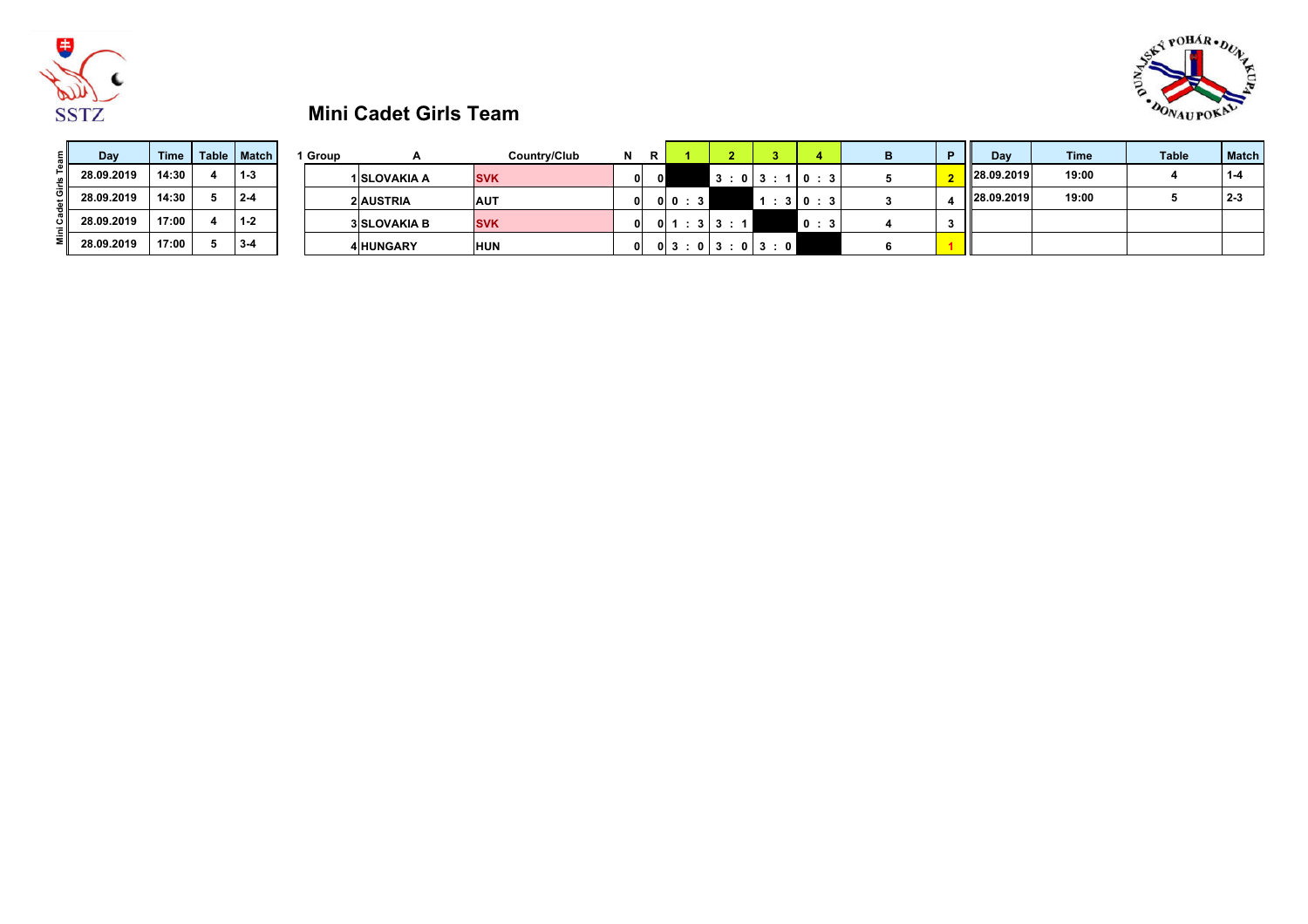|                |                   | <b>SCORE SHEET</b>           | Danube cup for girls       |                 |     |                 |                                    |                   |                           | 28.09.2019 - 29.09.2019            |
|----------------|-------------------|------------------------------|----------------------------|-----------------|-----|-----------------|------------------------------------|-------------------|---------------------------|------------------------------------|
|                |                   | <b>Mini Cadet Girls Team</b> | <b>GROUP</b>               | A               |     | <b>TABLE</b>    | $\overline{\mathbf{4}}$            | <b>MATCH No.</b>  |                           | 1<br>A 1-3                         |
| <b>DATE</b>    |                   | 28.09.2019                   |                            |                 |     |                 |                                    | <b>TIME</b>       | 14:30                     |                                    |
|                |                   |                              | A<br>TEAM (A or X):        |                 |     |                 |                                    | TEAM (A or X):    | X                         |                                    |
|                |                   |                              | <b>SLOVAKIA A</b>          |                 |     |                 |                                    | <b>SLOVAKIA B</b> |                           |                                    |
|                |                   | <b>Final score</b>           | 3                          |                 |     |                 |                                    |                   |                           |                                    |
| Serve          |                   | No.                          |                            | 1st             | 2nd | 3rd<br>4th      | 5th                                |                   | TO<br>Υ                   | YR <sub>2</sub><br>YR <sub>1</sub> |
|                | A                 | 1                            | <b>WALLENFELSOVÁ Aneta</b> | 12              | 13  | 11              |                                    | $\overline{3}$    |                           |                                    |
|                |                   | No.                          |                            |                 |     |                 |                                    |                   |                           |                                    |
|                | X.                | $\mathbf{3}$                 | <b>DZIEWICZOVÁ Lea</b>     | 10 <sup>1</sup> | 11  | $\vert$         |                                    | 0                 |                           |                                    |
| Serve          |                   | No.                          |                            | 1st             | 2nd | 4th<br>3rd      | 5th                                |                   | TO<br>Υ                   | YR <sub>1</sub><br>YR <sub>2</sub> |
|                | Β                 | $\mathbf 2$                  | <b>MAJERČÍKOVÁ Linda</b>   | 19              | 11  | 12              | 7                                  |                   |                           |                                    |
|                |                   | No.                          |                            |                 |     |                 |                                    |                   |                           |                                    |
|                | Y                 | 4                            | <b>DAROVCOVÁ Nina</b>      | 21              | 13  | 10 <sup>1</sup> | 11                                 | 3 <sup>1</sup>    |                           |                                    |
| Serve          |                   | No.                          |                            |                 | 2nd | 4th             | 5th                                |                   | TO<br>Υ                   | YR <sub>2</sub><br>YR <sub>1</sub> |
|                | DB-A              | 1                            | <b>WALLENFELSOVÁ Aneta</b> | 1st             |     | 3rd             |                                    |                   |                           |                                    |
|                | DB-A              | $\mathbf 2$                  | <b>MAJERČÍKOVÁ Linda</b>   | 6               | 15  | 6 <sup>1</sup>  | 11<br>11                           | $\mathbf{3}$      |                           |                                    |
|                |                   | No.                          |                            |                 |     |                 |                                    |                   |                           |                                    |
|                | DB-X              | $\mathbf{3}$                 | <b>DZIEWICZOVÁ Lea</b>     | 11              | 13  | 11              | $\boldsymbol{9}$<br>$\overline{7}$ | $\boldsymbol{2}$  |                           |                                    |
|                | DB-X              | 4                            | <b>DAROVCOVÁ Nina</b>      |                 |     |                 |                                    |                   |                           |                                    |
| Serve          |                   | No.                          |                            | 1st             | 2nd | 4th<br>3rd      | 5th                                |                   | <b>TO</b><br>Υ            | YR <sub>1</sub><br>YR <sub>2</sub> |
|                | A                 | 1                            | <b>WALLENFELSOVÁ Aneta</b> | 11              | 11  | 8 <sup>1</sup>  | 13                                 | 3                 |                           |                                    |
|                |                   | No.                          |                            |                 |     |                 |                                    |                   |                           |                                    |
|                | Υ                 | 4                            | <b>DAROVCOVÁ Nina</b>      | $\overline{7}$  | 8   | 11              | 11                                 |                   |                           |                                    |
| <b>Serve</b>   |                   | No.                          |                            | 1st             | 2nd | 3rd<br>4th      | 5th                                |                   | TO<br>Υ                   | YR <sub>2</sub><br>YR <sub>1</sub> |
|                | Β                 | 2                            | <b>MAJERČÍKOVÁ Linda</b>   |                 |     |                 |                                    |                   |                           |                                    |
|                |                   | No.                          |                            |                 |     |                 |                                    |                   |                           |                                    |
|                | X                 | $\mathbf 3$                  | <b>DZIEWICZOVÁ Lea</b>     |                 |     |                 |                                    |                   |                           |                                    |
| Winner:        |                   |                              | <b>SLOVAKIA A</b>          |                 |     |                 |                                    |                   |                           |                                    |
|                | <b>SLOVAKIA A</b> |                              |                            | Captain name    |     |                 |                                    | Captain signature |                           |                                    |
|                | <b>SLOVAKIA B</b> |                              |                            |                 |     |                 |                                    |                   |                           |                                    |
| <b>Umpires</b> |                   |                              | <b>Name</b>                |                 |     | Signature       |                                    |                   | <b>Referee validation</b> |                                    |
| 1              |                   |                              |                            |                 |     |                 |                                    |                   |                           |                                    |
| $\overline{2}$ |                   |                              |                            |                 |     |                 |                                    |                   |                           |                                    |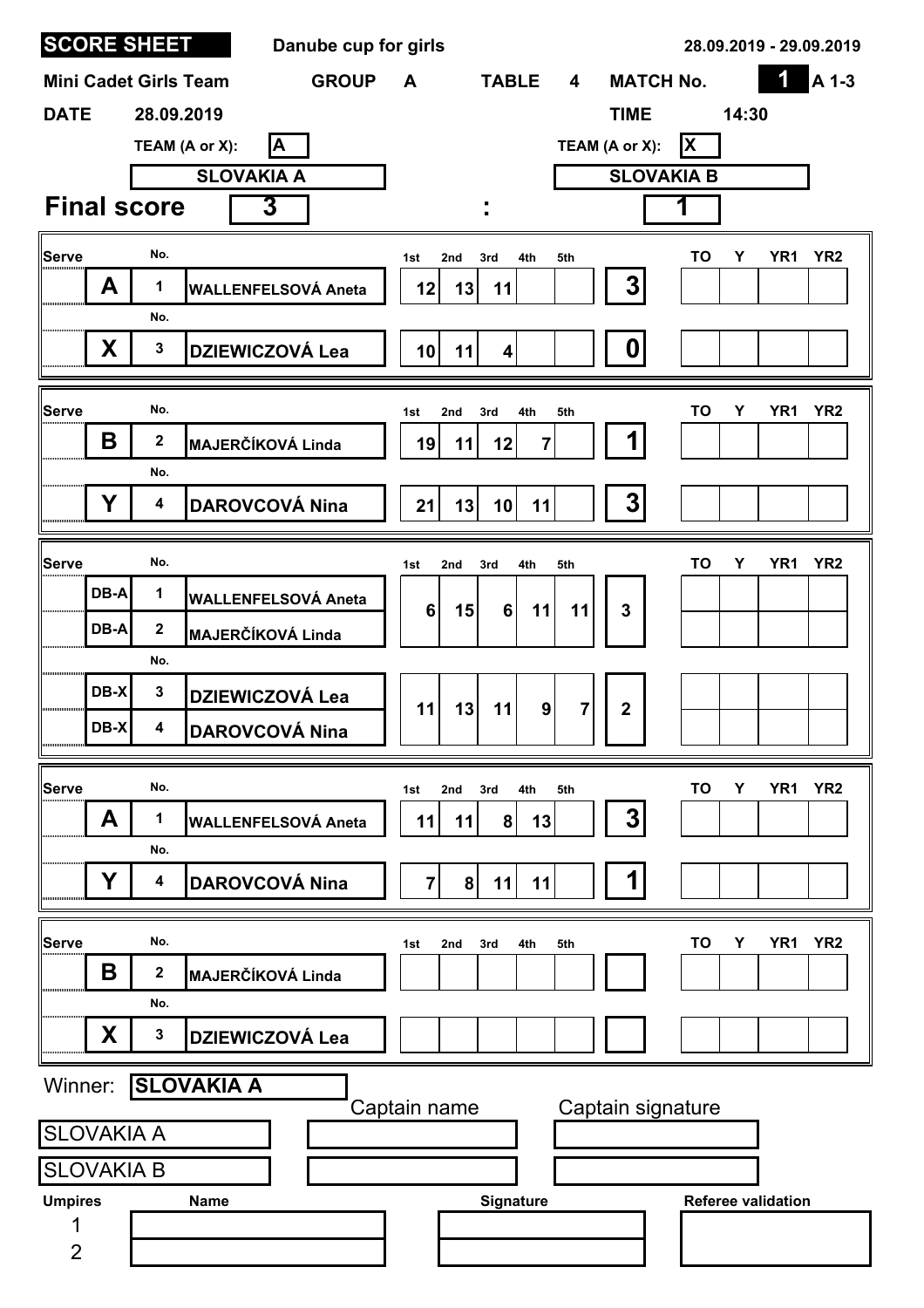| <b>SCORE SHEET</b>  |      |                         | Danube cup for girls                         |                |                  |                |             |                   |                           | 28.09.2019 - 29.09.2019            |
|---------------------|------|-------------------------|----------------------------------------------|----------------|------------------|----------------|-------------|-------------------|---------------------------|------------------------------------|
|                     |      |                         | <b>GROUP</b><br><b>Mini Cadet Girls Team</b> | A              |                  | <b>TABLE</b>   | $5^{\circ}$ | <b>MATCH No.</b>  |                           | $\overline{2}$<br>A 2-4            |
| <b>DATE</b>         |      | 28.09.2019              |                                              |                |                  |                |             | <b>TIME</b>       | 14:30                     |                                    |
|                     |      |                         | İΑ<br>TEAM (A or X):                         |                |                  |                |             | TEAM (A or X):    | <b>X</b>                  |                                    |
|                     |      |                         | <b>AUSTRIA</b>                               |                |                  |                |             | <b>HUNGARY</b>    |                           |                                    |
|                     |      | <b>Final score</b>      | 0                                            |                |                  |                |             |                   | 3                         |                                    |
| Serve               |      | No.                     |                                              | 1st            | 2nd              | 3rd<br>4th     | 5th         |                   | <b>TO</b><br>Υ            | YR1 YR2                            |
|                     | A    | $\overline{\mathbf{7}}$ | <b>PANHOLZER Celine</b>                      | 5 <sub>1</sub> | 5                | 12             |             | 0                 |                           |                                    |
|                     |      | No.                     |                                              |                |                  |                |             |                   |                           |                                    |
|                     | X    | 6                       | <b>TANÁCS Nóra</b>                           | 11             | 11               | 14             |             | 3                 |                           |                                    |
|                     |      |                         |                                              |                |                  |                |             |                   |                           |                                    |
| <b>Serve</b>        |      | No.                     |                                              | 1st            | 2nd              | 3rd<br>4th     | 5th         |                   | TO<br>Y                   | YR1<br>YR2                         |
|                     | B    | 8                       | <b>SCHINKO Elena</b>                         | 8              | $\boldsymbol{9}$ | $\mathbf{3}$   |             | 0                 |                           |                                    |
|                     |      | No.                     |                                              |                |                  |                |             |                   |                           |                                    |
|                     | Y    | 5                       | <b>MOLNÁR Kendra</b>                         | 11             | 11               | 11             |             | 3                 |                           |                                    |
|                     |      |                         |                                              |                |                  |                |             |                   |                           |                                    |
| Serve               |      | No.                     |                                              | 1st            | 2nd              | 3rd<br>4th     | 5th         |                   | <b>TO</b><br>Υ            | YR <sub>1</sub><br>YR <sub>2</sub> |
|                     | DB-A | $\overline{7}$          | <b>PANHOLZER Celine</b>                      | 8              | 8                | $\overline{7}$ |             | 0                 |                           |                                    |
|                     | DB-A | 8                       | <b>SCHINKO Elena</b>                         |                |                  |                |             |                   |                           |                                    |
|                     |      | No.                     |                                              |                |                  |                |             |                   |                           |                                    |
|                     | DB-X | $6\phantom{a}$          | <b>TANÁCS Nóra</b>                           | 11             | 11               | 11             |             | 3                 |                           |                                    |
|                     | DB-X | 5                       | <b>MOLNÁR Kendra</b>                         |                |                  |                |             |                   |                           |                                    |
| <b>Serve</b>        |      | No.                     |                                              |                |                  | 4th            | 5th         |                   | <b>TO</b><br>Υ            | YR1<br>YR <sub>2</sub>             |
|                     | A    | 7                       | <b>PANHOLZER Celine</b>                      | 1st            | 2nd              | 3rd            |             |                   |                           |                                    |
|                     |      | No.                     |                                              |                |                  |                |             |                   |                           |                                    |
|                     | Y    | 5                       | <b>MOLNÁR Kendra</b>                         |                |                  |                |             |                   |                           |                                    |
|                     |      |                         |                                              |                |                  |                |             |                   |                           |                                    |
| Serve               |      | No.                     |                                              | 1st            | 2nd              | 3rd<br>4th     | 5th         |                   | TO<br>Υ                   | YR <sub>2</sub><br>YR <sub>1</sub> |
|                     | Β    | 8                       | <b>SCHINKO Elena</b>                         |                |                  |                |             |                   |                           |                                    |
|                     |      | No.                     |                                              |                |                  |                |             |                   |                           |                                    |
|                     | X    | 6                       | <b>TANÁCS Nóra</b>                           |                |                  |                |             |                   |                           |                                    |
| Winner:             |      |                         | <b>HUNGARY</b>                               |                |                  |                |             |                   |                           |                                    |
|                     |      |                         |                                              | Captain name   |                  |                |             | Captain signature |                           |                                    |
| <b>AUSTRIA</b>      |      |                         |                                              |                |                  |                |             |                   |                           |                                    |
| <b>HUNGARY</b>      |      |                         |                                              |                |                  |                |             |                   |                           |                                    |
| <b>Umpires</b>      |      |                         | <b>Name</b>                                  |                |                  | Signature      |             |                   | <b>Referee validation</b> |                                    |
| 1<br>$\overline{2}$ |      |                         |                                              |                |                  |                |             |                   |                           |                                    |
|                     |      |                         |                                              |                |                  |                |             |                   |                           |                                    |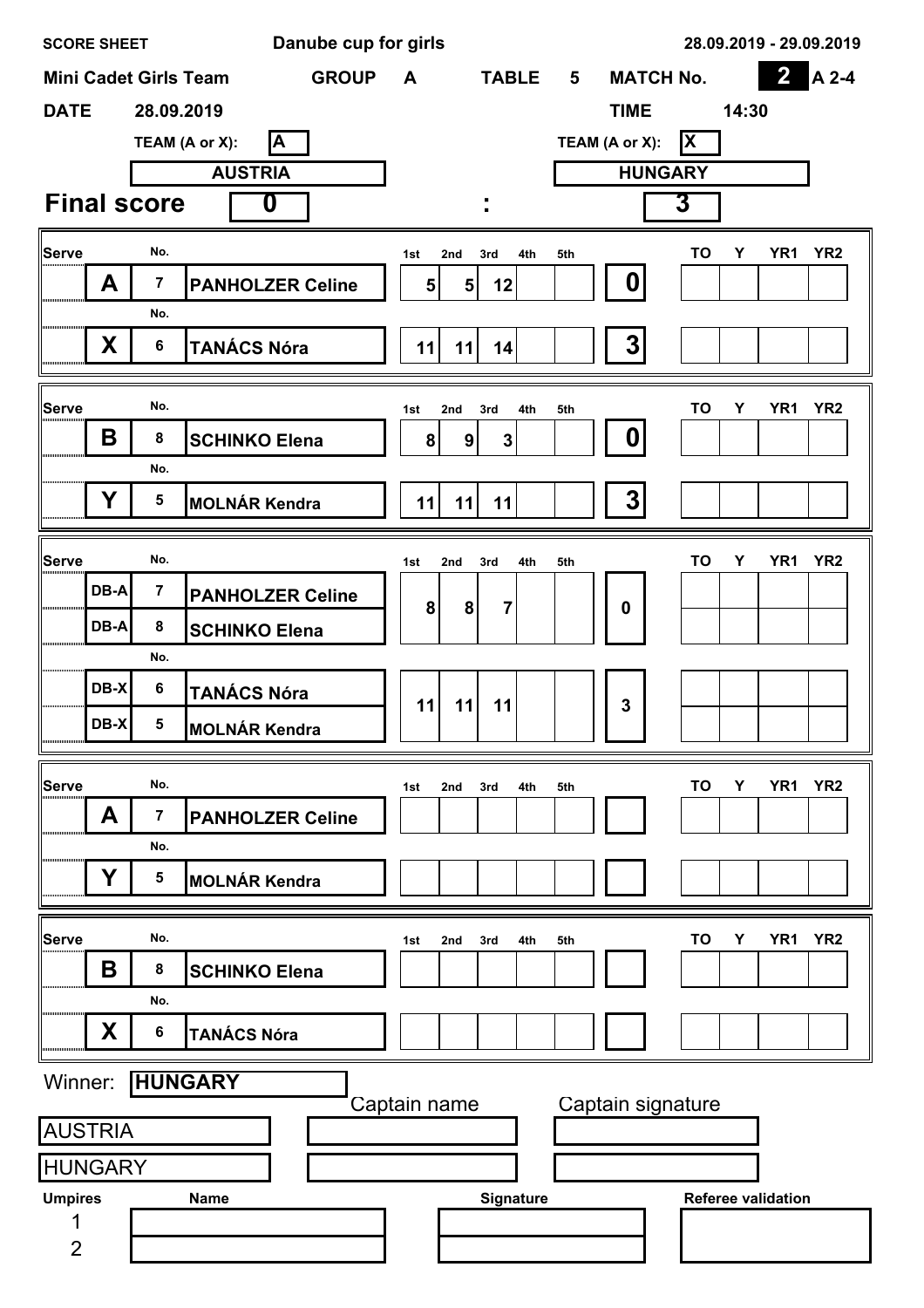|                | <b>SCORE SHEET</b> |                              |                      |                      |    | Danube cup for girls       |                |                |                                  |              |                         |                   |                |           |       |                           | 28.09.2019 - 29.09.2019 |
|----------------|--------------------|------------------------------|----------------------|----------------------|----|----------------------------|----------------|----------------|----------------------------------|--------------|-------------------------|-------------------|----------------|-----------|-------|---------------------------|-------------------------|
|                |                    | <b>Mini Cadet Girls Team</b> |                      |                      |    | <b>GROUP</b>               | A              |                |                                  | <b>TABLE</b> | $\overline{\mathbf{4}}$ | <b>MATCH No.</b>  |                |           |       | $\boldsymbol{3}$          | A 1-2                   |
| <b>DATE</b>    |                    | 28.09.2019                   |                      |                      |    |                            |                |                |                                  |              |                         | <b>TIME</b>       |                |           | 17:00 |                           |                         |
|                |                    | TEAM (A or X):               |                      |                      | la |                            |                |                |                                  |              |                         | TEAM (A or X):    |                | x         |       |                           |                         |
|                |                    |                              |                      | <b>SLOVAKIA A</b>    |    |                            |                |                |                                  |              |                         |                   | <b>AUSTRIA</b> |           |       |                           |                         |
|                |                    | <b>Final score</b>           |                      | 3                    |    |                            |                |                |                                  |              |                         |                   |                | 0         |       |                           |                         |
| <b>Serve</b>   |                    | No.                          |                      |                      |    |                            | 1st            | 2nd            | 3rd                              | 4th          | 5th                     |                   |                | <b>TO</b> | Υ     | YR <sub>1</sub>           | YR <sub>2</sub>         |
|                | A                  | $\bf 2$                      |                      |                      |    | <b>MAJERČÍKOVÁ Linda</b>   | 14             | 12             | 11                               | 11           |                         | 3                 |                |           |       |                           |                         |
|                |                    | No.                          |                      |                      |    |                            |                |                |                                  |              |                         |                   |                |           |       |                           |                         |
|                | X                  | ${\bf 8}$                    | <b>SCHINKO Elena</b> |                      |    |                            | 12             | 14             | $\vert$                          |              | 8                       |                   |                |           |       |                           |                         |
|                |                    |                              |                      |                      |    |                            |                |                |                                  |              |                         |                   |                |           |       |                           |                         |
| Serve          | Β                  | No.<br>1                     |                      |                      |    |                            | 1st            | 2nd            | 3rd                              | 4th          | 5th                     | 3                 |                | <b>TO</b> | Y     | YR <sub>1</sub>           | YR <sub>2</sub>         |
|                |                    | No.                          |                      |                      |    | <b>WALLENFELSOVÁ Aneta</b> | 11             | 11             | 11                               |              |                         |                   |                |           |       |                           |                         |
|                | Υ                  | 7                            |                      |                      |    | <b>PANHOLZER Celine</b>    |                | 5 <sup>1</sup> | $\overline{7}$<br>5 <sup>1</sup> |              |                         | $\boldsymbol{0}$  |                |           |       |                           |                         |
|                |                    |                              |                      |                      |    |                            |                |                |                                  |              |                         |                   |                |           |       |                           |                         |
| Serve          |                    | No.                          |                      |                      |    |                            | 1st            | 2nd            | 3rd                              | 4th          | 5th                     |                   |                | TO        | Υ     | YR <sub>1</sub>           | YR <sub>2</sub>         |
|                | DB-A               | $\bf 2$                      |                      |                      |    | <b>MAJERČÍKOVÁ Linda</b>   | 11             | 11             | $\mathbf{9}$                     | 11           |                         | 3                 |                |           |       |                           |                         |
|                | DB-A               | 1                            |                      |                      |    | <b>WALLENFELSOVÁ Aneta</b> |                |                |                                  |              |                         |                   |                |           |       |                           |                         |
|                |                    | No.                          |                      |                      |    |                            |                |                |                                  |              |                         |                   |                |           |       |                           |                         |
|                | DB-X               | 8                            |                      | <b>SCHINKO Elena</b> |    |                            | $\overline{7}$ |                | 8<br>11                          | 4            |                         | 1                 |                |           |       |                           |                         |
|                | DB-X               | $\overline{7}$               |                      |                      |    | <b>PANHOLZER Celine</b>    |                |                |                                  |              |                         |                   |                |           |       |                           |                         |
|                |                    |                              |                      |                      |    |                            |                |                |                                  |              |                         |                   |                |           |       |                           |                         |
| Serve          | A                  | No.<br>$\mathbf 2$           |                      |                      |    | <b>MAJERČÍKOVÁ Linda</b>   | 1st            | 2nd            | 3rd                              | 4th          | 5th                     |                   |                | TO        | Υ     | YR <sub>1</sub>           | YR <sub>2</sub>         |
|                |                    | No.                          |                      |                      |    |                            |                |                |                                  |              |                         |                   |                |           |       |                           |                         |
|                | Υ                  | 7                            |                      |                      |    | <b>PANHOLZER Celine</b>    |                |                |                                  |              |                         |                   |                |           |       |                           |                         |
|                |                    |                              |                      |                      |    |                            |                |                |                                  |              |                         |                   |                |           |       |                           |                         |
| Serve          |                    | No.                          |                      |                      |    |                            | 1st            | 2nd            | 3rd                              | 4th          | 5th                     |                   |                | <b>TO</b> | Y     | YR <sub>1</sub>           | YR <sub>2</sub>         |
|                | Β                  | 1                            |                      |                      |    | <b>WALLENFELSOVÁ Aneta</b> |                |                |                                  |              |                         |                   |                |           |       |                           |                         |
|                |                    | No.                          |                      |                      |    |                            |                |                |                                  |              |                         |                   |                |           |       |                           |                         |
|                | X                  | 8                            |                      | <b>SCHINKO Elena</b> |    |                            |                |                |                                  |              |                         |                   |                |           |       |                           |                         |
| Winner:        |                    | <b>SLOVAKIA A</b>            |                      |                      |    |                            |                |                |                                  |              |                         |                   |                |           |       |                           |                         |
|                |                    |                              |                      |                      |    |                            |                | Captain name   |                                  |              |                         | Captain signature |                |           |       |                           |                         |
|                | <b>SLOVAKIA A</b>  |                              |                      |                      |    |                            |                |                |                                  |              |                         |                   |                |           |       |                           |                         |
|                | <b>AUSTRIA</b>     |                              |                      |                      |    |                            |                |                |                                  |              |                         |                   |                |           |       |                           |                         |
| <b>Umpires</b> |                    |                              | <b>Name</b>          |                      |    |                            |                |                |                                  | Signature    |                         |                   |                |           |       | <b>Referee validation</b> |                         |
| $\overline{2}$ |                    |                              |                      |                      |    |                            |                |                |                                  |              |                         |                   |                |           |       |                           |                         |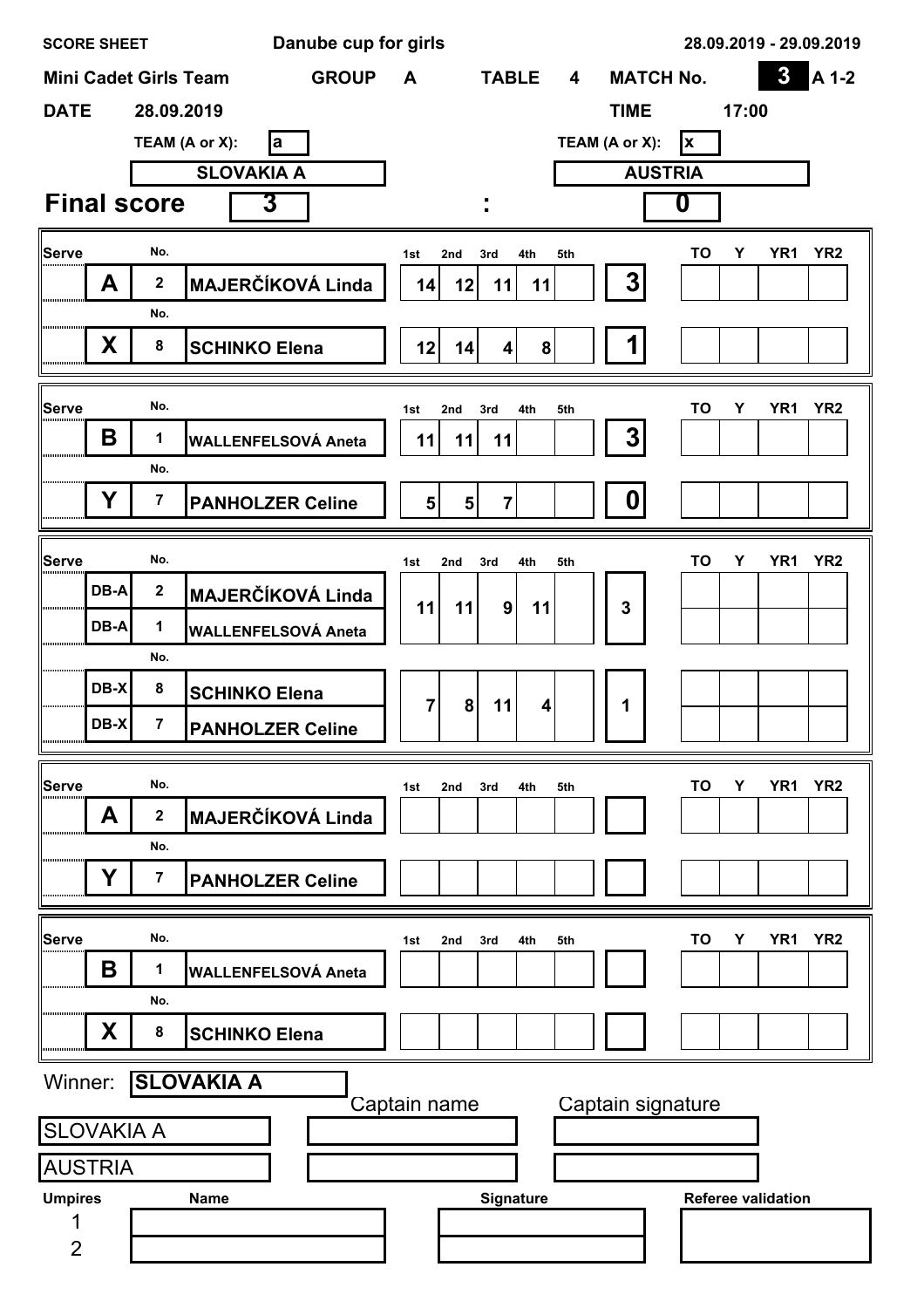|                | <b>SCORE SHEET</b> |                              |                       |                   |   | Danube cup for girls   |                |                         |                |     |                |             |                  |                   |       |                           | 28.09.2019 - 29.09.2019 |
|----------------|--------------------|------------------------------|-----------------------|-------------------|---|------------------------|----------------|-------------------------|----------------|-----|----------------|-------------|------------------|-------------------|-------|---------------------------|-------------------------|
|                |                    | <b>Mini Cadet Girls Team</b> |                       |                   |   | <b>GROUP</b>           | A              |                         | <b>TABLE</b>   |     | 5              |             | <b>MATCH No.</b> |                   |       | 4                         | A 3-4                   |
| <b>DATE</b>    |                    | 28.09.2019                   |                       |                   |   |                        |                |                         |                |     |                | <b>TIME</b> |                  |                   | 17:00 |                           |                         |
|                |                    | TEAM (A or X):               |                       |                   | X |                        |                |                         |                |     | TEAM (A or X): |             |                  | la                |       |                           |                         |
|                |                    |                              |                       | <b>SLOVAKIA B</b> |   |                        |                |                         |                |     |                |             | <b>HUNGARY</b>   |                   |       |                           |                         |
|                |                    | <b>Final score</b>           |                       | $\boldsymbol{0}$  |   |                        |                |                         |                |     |                |             |                  | 3                 |       |                           |                         |
| Serve          |                    | No.                          |                       |                   |   |                        | 1st            | 2nd                     | 3rd            | 4th | 5th            |             |                  | <b>TO</b>         | Y     | YR <sub>1</sub>           | YR <sub>2</sub>         |
|                | A                  | 5                            | <b>MOLNÁR Kendra</b>  |                   |   |                        | 11             | 11                      | 11             |     |                | 3           |                  |                   |       |                           |                         |
|                |                    | No.                          |                       |                   |   |                        |                |                         |                |     |                |             |                  |                   |       |                           |                         |
|                | X.                 | $\mathbf{3}$                 |                       |                   |   | <b>DZIEWICZOVÁ Lea</b> | 5 <sup>1</sup> | $\mathbf 3$             | $\mathbf{7}$   |     |                | 0           |                  |                   |       |                           |                         |
|                |                    |                              |                       |                   |   |                        |                |                         |                |     |                |             |                  |                   |       |                           |                         |
| Serve          |                    | No.                          |                       |                   |   |                        | 1st            | 2nd                     | 3rd            | 4th | 5th            |             |                  | <b>TO</b>         | Υ     | YR <sub>1</sub>           | YR <sub>2</sub>         |
|                | Β                  | 6                            | <b>TANÁCS Nóra</b>    |                   |   |                        | 11             | 11                      | 11             |     |                | 3           |                  |                   |       |                           |                         |
|                |                    | No.                          |                       |                   |   |                        |                |                         |                |     |                |             |                  |                   |       |                           |                         |
|                | Υ                  | 4                            | <b>DAROVCOVÁ Nina</b> |                   |   |                        | 7 <sup>1</sup> | $\overline{\mathbf{4}}$ | 6 <sup>1</sup> |     |                | 0           |                  |                   |       |                           |                         |
| Serve          |                    | No.                          |                       |                   |   |                        | 1st            | 2nd                     | 3rd            | 4th | 5th            |             |                  | TO                | Υ     | YR <sub>1</sub>           | YR <sub>2</sub>         |
|                | DB-A               | 5                            | <b>MOLNÁR Kendra</b>  |                   |   |                        |                |                         |                |     |                |             |                  |                   |       |                           |                         |
|                | DB-A               | 6                            | <b>TANÁCS Nóra</b>    |                   |   |                        | 9              | 11                      | 11             | 15  |                | 3           |                  |                   |       |                           |                         |
|                |                    | No.                          |                       |                   |   |                        |                |                         |                |     |                |             |                  |                   |       |                           |                         |
|                | DB-X               | $\mathbf{3}$                 |                       |                   |   | <b>DZIEWICZOVÁ Lea</b> | 11             | 8                       | 9              | 13  |                |             |                  |                   |       |                           |                         |
|                | DB-X               | $\mathbf 4$                  | <b>DAROVCOVÁ Nina</b> |                   |   |                        |                |                         |                |     |                | 1           |                  |                   |       |                           |                         |
|                |                    |                              |                       |                   |   |                        |                |                         |                |     |                |             |                  |                   |       |                           |                         |
| Serve          |                    | No.                          |                       |                   |   |                        | 1st            | 2nd                     | 3rd            | 4th | 5th            |             |                  | TO                | Υ     | YR <sub>1</sub>           | YR <sub>2</sub>         |
|                | A                  | 5                            | <b>MOLNÁR Kendra</b>  |                   |   |                        |                |                         |                |     |                |             |                  |                   |       |                           |                         |
|                | Υ                  | No.<br>4                     |                       |                   |   | <b>DAROVCOVÁ Nina</b>  |                |                         |                |     |                |             |                  |                   |       |                           |                         |
|                |                    |                              |                       |                   |   |                        |                |                         |                |     |                |             |                  |                   |       |                           |                         |
| Serve          |                    | No.                          |                       |                   |   |                        | 1st            | 2nd                     | 3rd            | 4th | 5th            |             |                  | TO                | Υ     | YR <sub>1</sub>           | YR <sub>2</sub>         |
|                | Β                  | 6                            | <b>TANÁCS Nóra</b>    |                   |   |                        |                |                         |                |     |                |             |                  |                   |       |                           |                         |
|                |                    | No.                          |                       |                   |   |                        |                |                         |                |     |                |             |                  |                   |       |                           |                         |
|                | X.                 | 3                            |                       |                   |   | <b>DZIEWICZOVÁ Lea</b> |                |                         |                |     |                |             |                  |                   |       |                           |                         |
| Winner:        |                    | <b>HUNGARY</b>               |                       |                   |   |                        |                |                         |                |     |                |             |                  |                   |       |                           |                         |
|                | <b>SLOVAKIA B</b>  |                              |                       |                   |   |                        |                | Captain name            |                |     |                |             |                  | Captain signature |       |                           |                         |
|                | <b>HUNGARY</b>     |                              |                       |                   |   |                        |                |                         |                |     |                |             |                  |                   |       |                           |                         |
| <b>Umpires</b> |                    |                              | <b>Name</b>           |                   |   |                        |                |                         | Signature      |     |                |             |                  |                   |       | <b>Referee validation</b> |                         |
|                |                    |                              |                       |                   |   |                        |                |                         |                |     |                |             |                  |                   |       |                           |                         |
| $\overline{2}$ |                    |                              |                       |                   |   |                        |                |                         |                |     |                |             |                  |                   |       |                           |                         |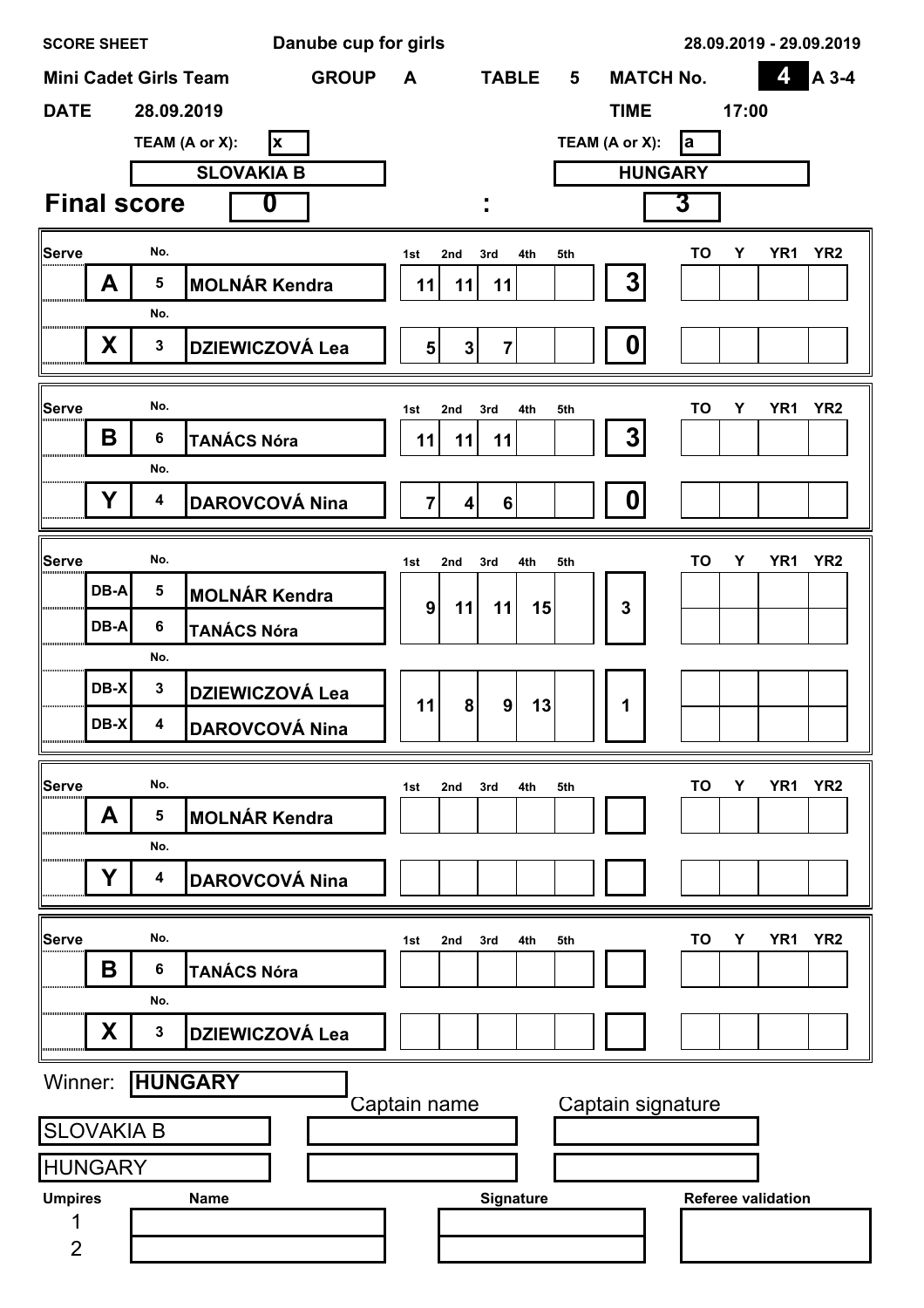| Danube cup for girls<br><b>SCORE SHEET</b> |                                     |                    |                                              |              |                |                |     |                         | 28.09.2019 - 29.09.2019 |                   |       |                           |                 |
|--------------------------------------------|-------------------------------------|--------------------|----------------------------------------------|--------------|----------------|----------------|-----|-------------------------|-------------------------|-------------------|-------|---------------------------|-----------------|
|                                            |                                     |                    | <b>GROUP</b><br><b>Mini Cadet Girls Team</b> | A            |                | <b>TABLE</b>   |     | $\overline{\mathbf{4}}$ |                         | <b>MATCH No.</b>  |       | $\overline{\mathbf{5}}$   | A 1-4           |
| <b>DATE</b>                                |                                     | 28.09.2019         |                                              |              |                |                |     |                         | <b>TIME</b>             |                   | 19:00 |                           |                 |
|                                            |                                     |                    | TEAM (A or X):<br>la                         |              |                |                |     |                         | TEAM (A or X):          | <b>x</b>          |       |                           |                 |
|                                            |                                     |                    | <b>SLOVAKIA A</b>                            |              |                |                |     |                         |                         | <b>HUNGARY</b>    |       |                           |                 |
|                                            |                                     | <b>Final score</b> | 0                                            |              |                |                |     |                         |                         | 3                 |       |                           |                 |
| Serve                                      |                                     | No.                |                                              | 1st          | 2nd            | 3rd            | 4th | 5th                     |                         | TO                | Υ     | YR1                       | YR <sub>2</sub> |
|                                            | A                                   | $\mathbf 2$        | <b>MAJERČÍKOVÁ Linda</b>                     | 10           | 5              | $6\phantom{1}$ |     |                         | 0                       |                   |       |                           |                 |
|                                            |                                     | No.                |                                              |              |                |                |     |                         |                         |                   |       |                           |                 |
|                                            | X                                   | 6                  | <b>TANÁCS Nóra</b>                           | 12           | 11             | 11             |     |                         | 3                       |                   |       |                           |                 |
|                                            |                                     |                    |                                              |              |                |                |     |                         |                         |                   |       |                           |                 |
| Serve                                      |                                     | No.                |                                              | 1st          | 2nd            | 3rd            | 4th | 5th                     |                         | TO                | Y     | YR <sub>1</sub>           | YR <sub>2</sub> |
|                                            | B                                   | 1                  | <b>WALLENFELSOVÁ Aneta</b>                   | 7            | 11             | 9 <sub>l</sub> | 6   |                         |                         |                   |       |                           |                 |
|                                            |                                     | No.                |                                              |              |                |                |     |                         |                         |                   |       |                           |                 |
|                                            | Y                                   | $5\phantom{1}$     | <b>MOLNÁR Kendra</b>                         | 11           | 6 <sup>1</sup> | 11             | 11  |                         | 3                       |                   |       |                           |                 |
| Serve                                      |                                     | No.                |                                              |              |                |                |     |                         |                         | TO                | Υ     | YR <sub>1</sub>           | YR <sub>2</sub> |
|                                            | DB-A                                | $\mathbf{2}$       | <b>MAJERČÍKOVÁ Linda</b>                     | 1st          | 2nd            | 3rd            | 4th | 5th                     |                         |                   |       |                           |                 |
|                                            | DB-A                                | 1                  |                                              | 9            | $5\phantom{1}$ | 9              |     |                         | $\bf{0}$                |                   |       |                           |                 |
|                                            |                                     | No.                | <b>WALLENFELSOVÁ Aneta</b>                   |              |                |                |     |                         |                         |                   |       |                           |                 |
|                                            | DB-X                                | 6                  | <b>TANÁCS Nóra</b>                           |              |                |                |     |                         |                         |                   |       |                           |                 |
|                                            | $DB-X$                              | 5                  |                                              | 11           | 11             | 11             |     |                         | $\mathbf{3}$            |                   |       |                           |                 |
|                                            |                                     |                    | <b>MOLNÁR Kendra</b>                         |              |                |                |     |                         |                         |                   |       |                           |                 |
| Serve                                      |                                     | No.                |                                              | 1st          | 2nd            | 3rd            | 4th | 5th                     |                         | TO                | Υ     | YR <sub>1</sub>           | YR <sub>2</sub> |
|                                            | A                                   | $\mathbf 2$        | <b>MAJERČÍKOVÁ Linda</b>                     |              |                |                |     |                         |                         |                   |       |                           |                 |
|                                            |                                     | No.                |                                              |              |                |                |     |                         |                         |                   |       |                           |                 |
|                                            | Y                                   | 5                  | <b>MOLNÁR Kendra</b>                         |              |                |                |     |                         |                         |                   |       |                           |                 |
|                                            |                                     |                    |                                              |              |                |                |     |                         |                         |                   |       |                           |                 |
| <b>Serve</b>                               |                                     | No.                |                                              | 1st          | 2nd            | 3rd            | 4th | 5th                     |                         | TO                | Υ     | YR <sub>1</sub>           | YR <sub>2</sub> |
|                                            | Β                                   | 1                  | <b>WALLENFELSOVÁ Aneta</b>                   |              |                |                |     |                         |                         |                   |       |                           |                 |
|                                            |                                     | No.                |                                              |              |                |                |     |                         |                         |                   |       |                           |                 |
|                                            | X                                   | 6                  | <b>TANÁCS Nóra</b>                           |              |                |                |     |                         |                         |                   |       |                           |                 |
| Winner:                                    |                                     |                    | <b>HUNGARY</b>                               |              |                |                |     |                         |                         |                   |       |                           |                 |
|                                            |                                     |                    |                                              | Captain name |                |                |     |                         |                         | Captain signature |       |                           |                 |
|                                            | <b>SLOVAKIA A</b><br><b>HUNGARY</b> |                    |                                              |              |                |                |     |                         |                         |                   |       |                           |                 |
|                                            |                                     |                    |                                              |              |                |                |     |                         |                         |                   |       |                           |                 |
| <b>Umpires</b><br>1                        |                                     |                    | <b>Name</b>                                  |              |                | Signature      |     |                         |                         |                   |       | <b>Referee validation</b> |                 |
| $\overline{2}$                             |                                     |                    |                                              |              |                |                |     |                         |                         |                   |       |                           |                 |